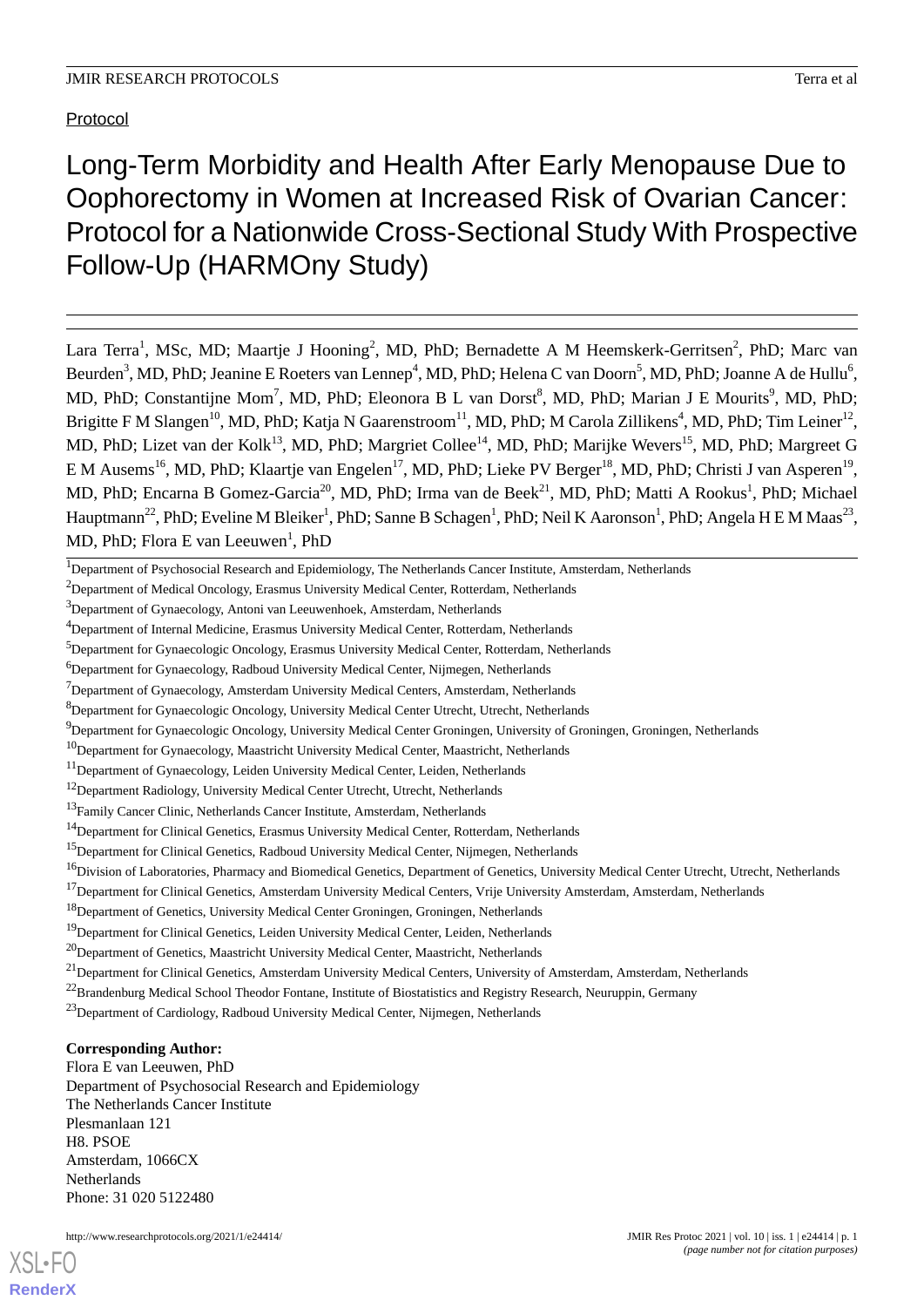Email: [f.v.leeuwen@nki.nl](mailto:f.v.leeuwen@nki.nl)

# *Abstract*

**Background:** BRCA1/2 mutation carriers are recommended to undergo risk-reducing salpingo-oophorectomy (RRSO) at 35 to 45 years of age. RRSO substantially decreases ovarian cancer risk, but at the cost of immediate menopause. Knowledge about the potential adverse effects of premenopausal RRSO, such as increased risk of cardiovascular disease, osteoporosis, cognitive dysfunction, and reduced health-related quality of life (HRQoL), is limited.

**Objective:** The aim of this study is to assess the long-term health effects of premenopausal RRSO on cardiovascular disease, bone health, cognitive functioning, urological complaints, sexual functioning, and HRQoL in women with high familial risk of breast or ovarian cancer.

**Methods:** We will conduct a multicenter cross-sectional study with prospective follow-up, nested in a nationwide cohort of women at high familial risk of breast or ovarian cancer. A total of 500 women who have undergone RRSO before 45 years of age, with a follow-up period of at least 10 years, will be compared with 250 women (frequency matched on current age) who have not undergone RRSO or who have undergone RRSO at over 55 years of age. Participants will complete an online questionnaire on lifestyle, medical history, cardiovascular risk factors, osteoporosis, cognitive function, urological complaints, and HRQoL. A full cardiovascular assessment and assessment of bone mineral density will be performed. Blood samples will be obtained for marker analysis. Cognitive functioning will be assessed objectively with an online neuropsychological test battery.

**Results:** This study was approved by the institutional review board in July 2018. In February 2019, we included our first participant. As of November 2020, we had enrolled 364 participants in our study.

**Conclusions:** Knowledge from this study will contribute to counseling women with a high familial risk of breast/ovarian cancer about the long-term health effects of premenopausal RRSO. The results can also be used to offer health recommendations after RRSO.

**Trial Registration:** ClinicalTrials.gov NCT03835793; https://clinicaltrials.gov/ct2/show/NCT03835793. **International Registered Report Identifier (IRRID):** DERR1-10.2196/24414

*(JMIR Res Protoc 2021;10(1):e24414)* doi: [10.2196/24414](http://dx.doi.org/10.2196/24414)

#### **KEYWORDS**

risk-reducing salpingo-oophorectomy; BRCA1/2; cardiovascular disease; osteoporosis; cognition; health-related quality of life

# *Introduction*

#### **Background**

Female *BRCA1* germline mutation carriers have a cumulative risk of 44% to develop ovarian cancer before the age of 80 years. For *BRCA2* mutation carriers, this cumulative risk is 17% [[1\]](#page-9-0). In the absence of an effective screening method for ovarian cancer, risk-reducing salpingo-oophorectomy (RRSO) is advised at an age when there is a high risk of developing ovarian cancer (before the age of 35-40 years for *BRCA1* mutation carriers and at the age of 40-45 years for *BRCA2* mutation carriers) provided that the woman no longer has a wish to have children  $[2,3]$  $[2,3]$  $[2,3]$ . During this procedure, both ovaries and fallopian tubes are removed. Since 2009, the uptake of RRSO in *BRCA1/2* mutation carriers in the Netherlands has increased greatly from 81% to 98% currently [\[4](#page-9-3)[-6\]](#page-9-4). While RRSO at the recommended age decreases the risk of ovarian cancer by around 96% [\[7](#page-9-5)[,8](#page-9-6)], it also initiates premature surgical menopause owing to a sudden drop in the levels of ovarian hormones. Whether RRSO also reduces the risk of breast cancer is currently debated. Various early studies have reported a risk reduction of 50%, but this is a substantial overestimation owing to bias  $[8-11]$  $[8-11]$  $[8-11]$  $[8-11]$ .

The relationship between early menopause (either surgically induced or due to premature ovarian insufficiency [POI]) and noncancer health outcomes, including cardiovascular disease

[XSL](http://www.w3.org/Style/XSL)•FO **[RenderX](http://www.renderx.com/)**

(CVD), osteoporosis, cognition, and health-related quality of life (HRQoL), has been examined previously. However, most of the published studies had a limited follow-up (median <5 years), which is too short to establish an association with long-term health effects [\[12](#page-9-8)-[15\]](#page-10-0). Additionally, hormone replacement therapy (HRT) use, cancer treatment, and lifestyle may alter the potential association of RRSO with noncancer health outcomes. *BRCA1/2* mutation carriers may have been treated for breast cancer, which can be cardiotoxic and potentially have a negative impact on the brain [\[16](#page-10-1)-[19\]](#page-10-2). Lastly, women with a high familial risk of breast/ovarian cancer may have a healthier lifestyle than age-matched women without a family history of breast cancer, rendering translation of results of previous research on early menopause to this specific population difficult [\[20](#page-10-3)].

#### **Early Menopause and Cardiovascular Risk**

Before the age of 50 years, female sex hormones, such as estrogen and progesterone, are likely to protect women against CVD as they have atheroprotective properties [[21](#page-10-4)[,22](#page-10-5)]. Previous studies have shown that women with POI are at higher risk of developing CVD and that earlier age at menopause is associated with a higher cardiovascular mortality rate [\[23](#page-10-6)[-26](#page-10-7)]. Additionally, a higher risk of CVD has been observed after *surgical* menopause compared with *natural* menopause [\[27](#page-10-8)]. However, age at surgical menopause was often not specified or surgery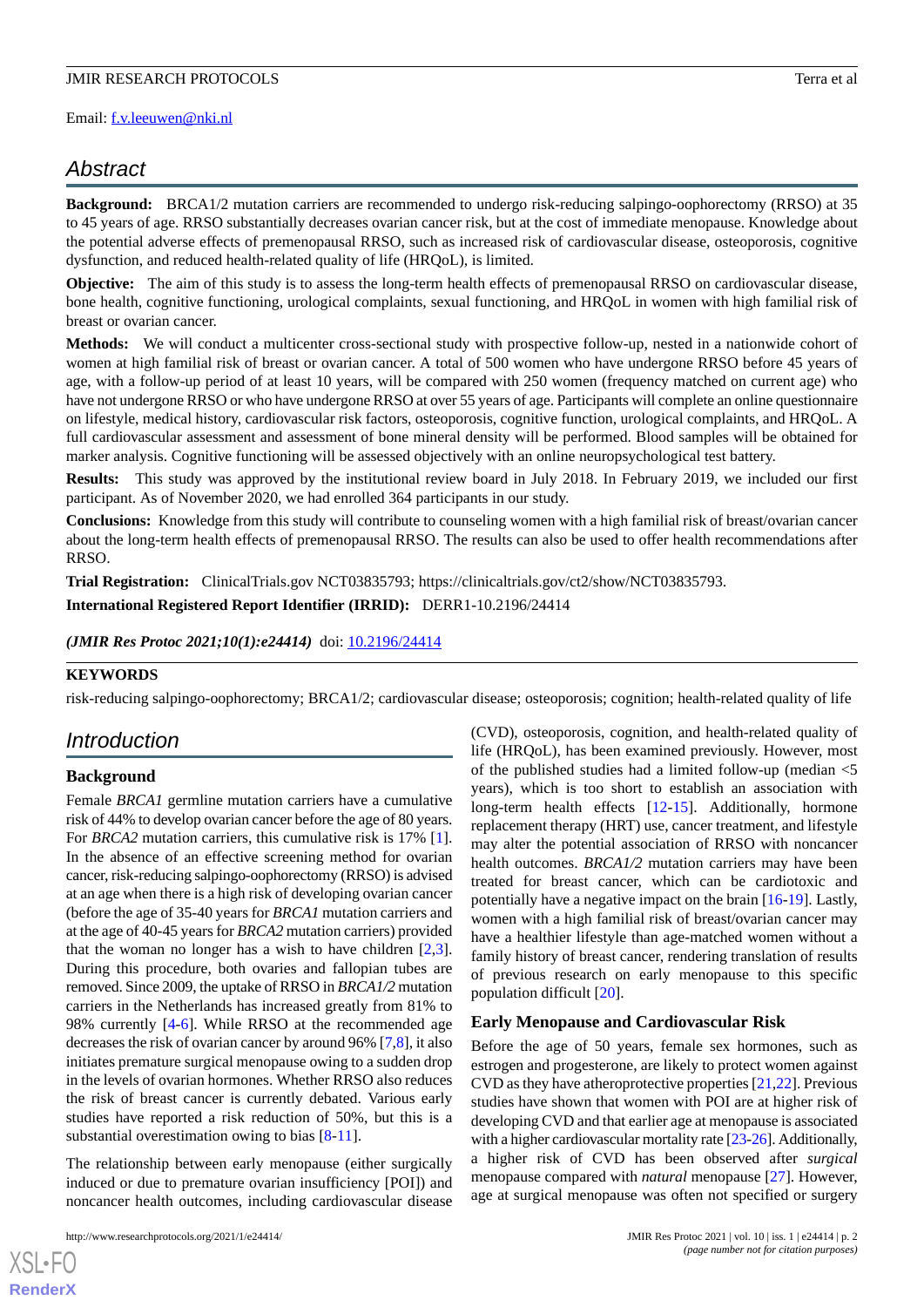was performed at later ages than the recommended young ages for RRSO in *BRCA1/2* mutation carriers. Thus, information about the cardiovascular risk of *early* surgical menopause is still limited [[27-](#page-10-8)[29](#page-10-9)]. Furthermore, it is possible that early loss of ovarian hormones is not the *cause* of the higher cardiovascular disease risk in women with POI. The reverse causality hypothesis postulates that POI is the result of accelerated vascular aging, which would also explain a statistical (noncausal) association between earlier natural menopause and increased CVD risk [\[30](#page-10-10)]. If this is true, no elevated CVD risk would be expected in women with early surgical menopause due to RRSO.

### **Early Menopause and Bone Health**

Reproductive hormones play a role in maintaining bone health. Estrogen suppresses bone resorption and stimulates bone formation [[31\]](#page-10-11). Postmenopausal women aged 50 to 55 years have a higher incidence of hip fractures than age-matched premenopausal women, and among postmenopausal women, the incidence of hip fractures rises with age [\[32](#page-10-12)]. However, data on the long-term effect of early (surgical or natural) menopause on bone health are limited owing to short follow-up periods.

### **Early Menopause and Cognition**

The neuroprotective effects of estrogens, progestogens, and androgens have been described in several studies [[33\]](#page-10-13). Rocca et al observed that women who underwent premenopausal oophorectomy (before 56 years of age) for benign reasons had a higher risk of cognitive impairment than age-matched women without oophorectomy [[34\]](#page-11-0). There was a trend for more severe cognitive impairment with younger age at oophorectomy for both unilateral and bilateral oophorectomies. However,

information on *BRCA1/2* mutation carriership was not provided [[34\]](#page-11-0). Additionally, Bove et al observed a faster decline in global cognition in women with an earlier age at surgical menopause [[14\]](#page-10-14). Thus, while there are some data on the effect of surgical menopause on cognition, research on *BRCA1/2* mutation carriers is limited.

### **Early Menopause and HRQoL**

RRSO may have an important impact on HRQoL, including generic issues, such as physical, role, and emotional functioning, as well as cancer-related anxiety, sexual functioning, and menopause-specific symptoms [\[12](#page-9-8),[35,](#page-11-1)[36\]](#page-11-2). However, it is not known whether these effects persist over time. A recent study with a mean follow-up of 7.9 years after RRSO found that moderate to severe menopausal complaints were still present in almost 70% of women who underwent premenopausal RRSO, without any improvement over time [\[37](#page-11-3)]. The magnitude of the effect of RRSO on sexual functioning and endocrine symptoms is modulated by HRT use [\[38](#page-11-4),[39\]](#page-11-5). However, HRT use is contraindicated for *BRCA1/2* mutation carriers with a history of breast cancer.

The number of postmenopausal years is associated with an increased prevalence of vulvovaginal atrophy [\[40](#page-11-6)]. Atrophy of the urethral epithelium may lead to urinary incontinence. To our knowledge, no research has been conducted on the association between early surgical menopause and urinary incontinence, although this generally has a severe impact on sexual functionifing and quality of life [\[41](#page-11-7),[42\]](#page-11-8).

[Figure 1](#page-2-0) provides a schematic overview of the effects of a decrease in estrogen levels due to menopause on various organ systems.

<span id="page-2-0"></span>Figure 1. Overview of the effects of reduced estrogen levels on various organ systems.



A recent Cochrane systematic review on the benefits and harms of RRSO in women with a *BRCA1/2* mutation stated that no conclusions can be drawn regarding bone fracture incidence and HRQoL, and that further research is needed. CVD and

[XSL](http://www.w3.org/Style/XSL)•FO **[RenderX](http://www.renderx.com/)**

cognition were not included as outcomes in this review, probably because of the paucity of studies [\[43](#page-11-9)]. Therefore, the aim of the HARMOny study (Health After eaRly Menopause due to Oophorectomy) is to investigate the long-term health effects of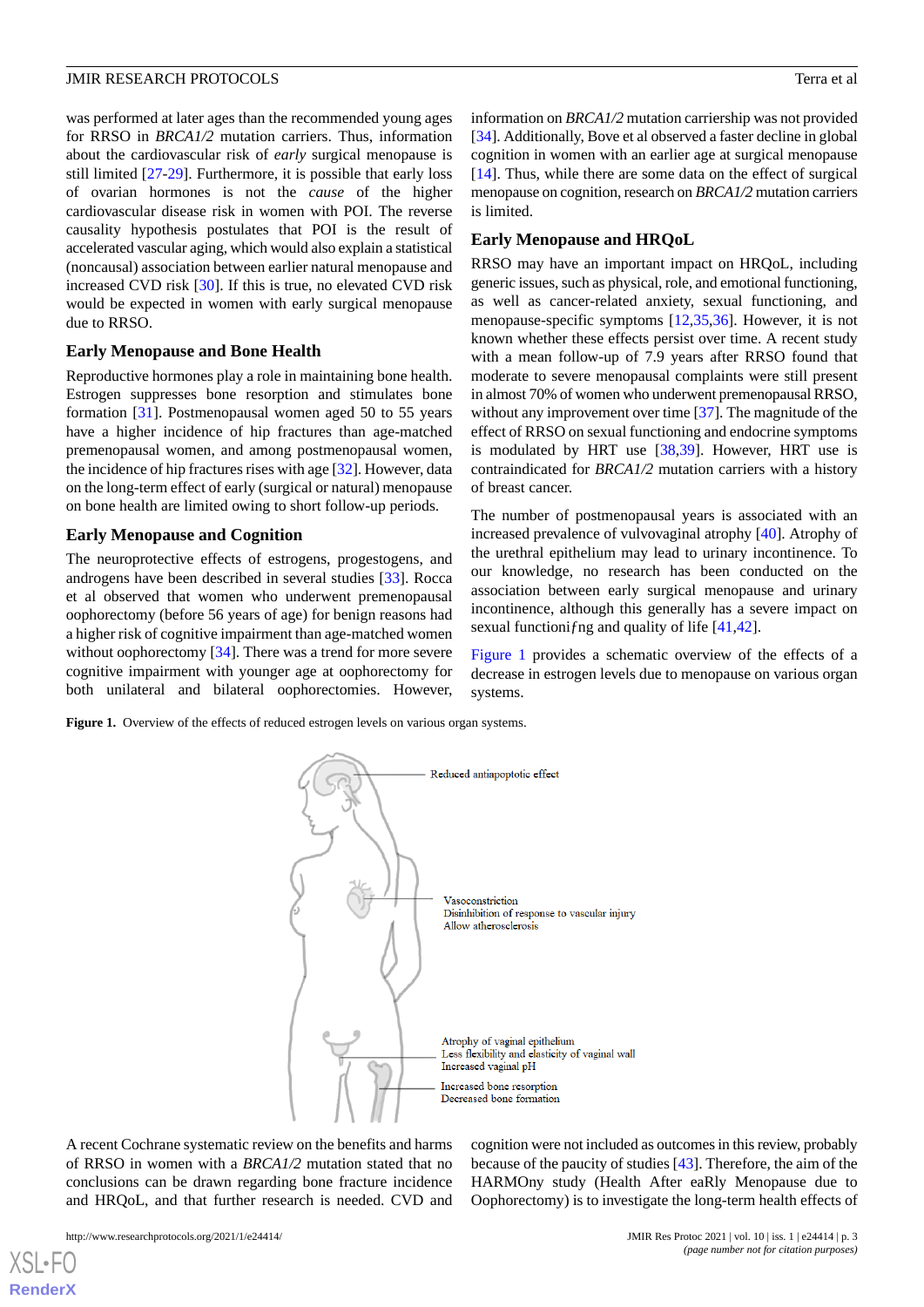RRSO. We will conduct a cross-sectional study with prospective follow-up nested in a large Dutch cohort. We hypothesize that women with surgically induced premature menopause are at higher risk of subclinical CVD, compromised bone health and osteoporosis, reduced HRQoL, and impaired cognitive functioning, compared to age-matched women with natural menopause after the age of 50 years. Depending on the results, this may lead to active surveillance of the above health problems to improve long-term health and HRQoL in women who have undergone early RRSO.

# *Methods*

# **Study Aim**

The primary aim of our study is to assess the long-term health effects of RRSO on subclinical CVD, bone mineral density (BMD), and cognitive functioning in women at increased familial risk of breast or ovarian cancer mainly due to a *BRCA1/2* mutation. Our secondary study aims are to assess overall HRQoL, endocrine symptoms, such as hot flashes and night sweats, sexual functioning, urogenital problems, and the prevalence of cardiovascular risk factors.

# **Recruitment**

We will include 500 women who have undergone RRSO before the age of 45 years, with a follow-up period of at least 10 years (the early RRSO group). We will compare them with 250 women from the same cohort (frequency matched on current age) who have not undergone preventive RRSO or have undergone RRSO at the age of 55 years or above (the late/non-RRSO group). The exclusion criteria are a metastatic

disease; a serious physical comorbidity or psychiatric disorder; a language barrier; a metal cardiac valve; a bare metal coronary stent, since the reflection of the stent would interfere with the computed tomography scan; and natural POI before the age of 40 years. A history of nonovarian cancer, including breast cancer, is not a reason to be excluded.

Eligible women who are alive will be invited for a clinic visit and questionnaire survey that will assess CVD status, BMD, cognitive functioning, and HRQoL. For eligible women who have died, we will collect information on the causes of death to examine selection bias.

Participants will be selected from the dynamic nationwide HEBON study cohort, a national collaboration on HEreditary Breast and Ovarian cancer in the Netherlands, with women tested for *BRCA1/2* germline mutations included since 1997 by all eight Dutch University Medical Centers (UMCs) and the Netherlands Cancer Institute (NKI). The cohort currently consists of over 3600 proven female *BRCA1/*2 germline mutation carriers. Participants have given informed consent for linkage with the Netherlands Cancer Registry and the Dutch Nationwide Pathology Database (PALGA), which can provide information on all prophylactic mastectomies and salpingo-oophorectomies performed in the Netherlands since 1991. This provides us with nearly complete information on the occurrence of RRSO. Data on lifestyle, family history, reproductive factors, and hormone use have been collected from HEBON participants through questionnaires [[44\]](#page-11-10).

[Figure 2](#page-4-0) provides a schematic overview of the patient selection and eligibility criteria of our study population.

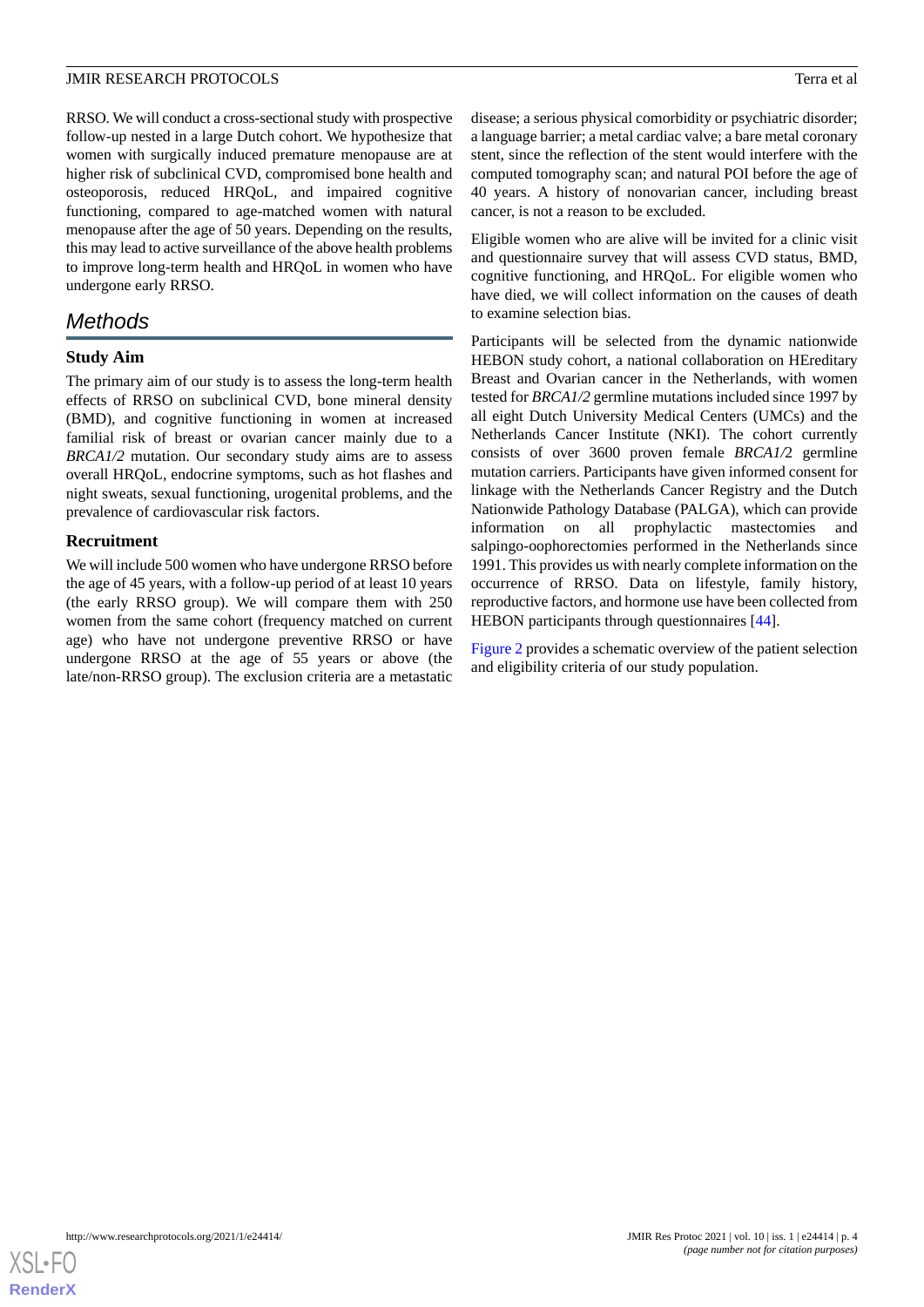<span id="page-4-0"></span>**Figure 2.** Schematic overview of the eligibility criteria.



Participants will be asked to complete an online questionnaire and an online cognitive assessment, and they will be asked to visit the outpatient clinic for a cardiovascular and bone health assessment. We will assess several surrogate endpoints of cardiovascular health, that is, coronary artery calcium (CAC) score (CAC scoring), pulse wave velocity (PWV), advanced glycation end products (AGEs), anthropometric measurements, and blood sampling. We will determine nonfasting blood levels of lipids, glucose,  $HbA_{1c}$ , high-sensitivity cardiac troponin, and high  $\overline{\phantom{a}}$  sensitivity C  $\overline{\phantom{a}}$  reactive protein. BMD is assessed by a dual-energy X-ray absorptiometry (DXA) scan and laboratory blood sampling, and cognitive functioning is assessed by the Amsterdam cognition scan (ACS).

The online questionnaire is divided into the following several topics: general cardiovascular history, family history of CVD, traditional CVD risk factors (ie, diabetes, hypertension, and cholesterol), lifestyle (ie, smoking, alcohol use, and physical activity), female-specific risk factors (hypertensive pregnancy complications, gestational diabetes, contraceptives use, and HRT use, ie, type, duration, and timing), history of fractures, calcium intake, vitamin D supplement use, glucocorticoid use, family history of osteoporosis/fractures, history of inflammatory diseases (rheumatoid disease and thyroid disorders), and perceived cognitive problems. We will assess generic HRQoL with the SF-36 health survey [\[45](#page-11-11),[46\]](#page-11-12) and the body image items of the European Organization for Research and Treatment of Cancer (EORTC) QLQ-BR23 [[47](#page-11-13)[,48](#page-11-14)]. Cancer worries will be measured with the eight items adapted from Lerman et al [[49](#page-11-15)[-51](#page-11-16)]. To assess menopausal symptoms, we will employ the 18-item Functional Assessment of Cancer Therapy-Endocrine Subscale (FACT-ES) and the Hot Flush Rating Scale (HFRS) [[52,](#page-11-17)[53\]](#page-11-18). To assess urogenital problems, the Urogenital Distress Inventory (UDI-6) and Incontinence Impact Questionnaire (IIQ-7) [\[54](#page-11-19)] will be used. The Sexual Activity Questionnaire (SAQ) [[55\]](#page-12-0) will be used to assess sexual functioning. For patients with a breast cancer history, either before or after RRSO, we will collect information on radiotherapy (yes/no and radiation fields), chemotherapy and immunotherapy regimens, and endocrine treatment from medical records.

Measurements of the CAC score as calculated by coronary calcium scoring will be performed according to standardized local protocols at the various UMCs using the Agatston score (AS) and the Multi-Ethnic Study of Atherosclerosis (MESA) coronary heart disease risk score calculator [\[56](#page-12-1)[,57](#page-12-2)]. A disadvantage of CAC scoring might be the use of ionizing radiation. However, the radiation dose in the CAC protocol is as low as 1 mSv, which is not expected to be harmful [[58\]](#page-12-3). All patients in our study are aged 55 years or above; thus, the radiation-induced risk of breast cancer from CAC scoring will be negligible with the current protocol [[59](#page-12-4)[,60](#page-12-5)].

The PWV will be assessed with an ambulatory arteriograph (TensioMed Kft) by the research physician. The arteriograph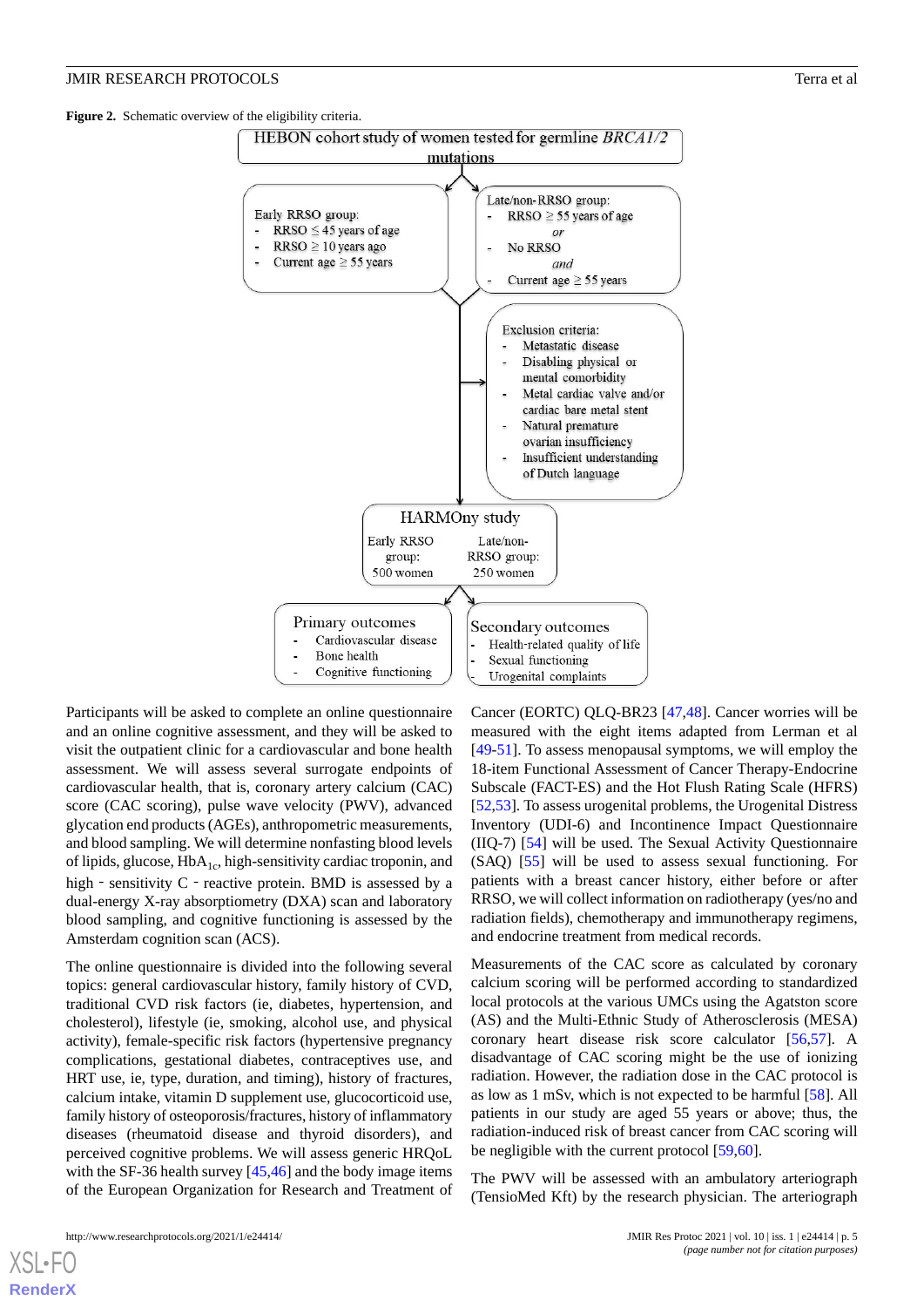uses an oscillometric occlusive method, with an upper arm cuff to measure the time interval between the peak of the first systolic wave and the peak of the reflected systolic wave (return time). The device has been validated in numerous studies [[61](#page-12-6)[-65](#page-12-7)].

With aging, the end products of nonenzymatic modification of proteins, lipids, and nucleic acids (AGEs) accumulate endogenously in the serum and tissues. Levels of AGEs in the skin are measured noninvasively by standardized autofluorescence and can predict future cardiovascular events [[66](#page-12-8)[,67](#page-12-9)]. Skin autofluorescence is a quick and noninvasive surrogate marker of tissue accumulation of AGEs [[68](#page-12-10)-[70](#page-12-11)]. AGEs will be measured using the AGE Reader (DiagnOptics Technologies BV; software V 2.3.0.7) on the forearm.

Bone health will be assessed by a DXA scan, a vertebral fracture assessment, and blood levels of bone turnover markers (BTMs) for osteoclast and osteoblast activity (beta-carboxy-terminal collagen crosslinks [β-CTX] and N-terminal procollagen type 1 [P1NP]). For logistic reasons, it is not possible to get fasting blood samples for every woman. Since β-CTX values are only valid in fasting blood samples, we will assess this BTM only in those women for whom we have fasting blood samples. P1NP will be measured in all samples.

Lastly, women will receive an invitation to fill out the online ACS, which has recently been developed and validated [[71\]](#page-12-12). The ACS is an easy to use tool to obtain online measures of various cognitive abilities [\[72](#page-12-13)]. The online test battery is based on seven traditional neuropsychological tests and covers the

following domains: verbal memory, attention, executive functioning, information processing speed, and motor functioning.

[Table 1](#page-6-0) provides an overview of the tests that will be performed [[58,](#page-12-3)[61-](#page-12-6)[63](#page-12-14)[,66](#page-12-8),[67](#page-12-9)[,69](#page-12-15),[71-](#page-12-12)[77](#page-13-0)]. [Table 2](#page-7-0) provides an overview of the questionnaires used [[45-](#page-11-11)[50](#page-11-20),[52-](#page-11-17)[55\]](#page-12-0).

We will examine the effect of age at RRSO on the risk of breast cancer, contralateral breast cancer, and ovarian cancer, as well as associations between RRSO and the prognosis of subsequent breast cancer and ovarian cancer. Additionally, after completion of the cross-sectional study, we will perform longitudinal follow-up every 4 to 5 years to evaluate incidence rates of outcomes of major interest, such as ischemic heart disease, and evaluate changes in outcomes (CAC, PWV, BMD, and cognitive functioning as assessed by the ACS) over time between the early RRSO group and the late/non-RRSO group. Moreover, with the anticipated prospective follow-up of our study population, we will look at mortality of cardiovascular disease.

All data, including blood and DNA samples, will be stored for 30 years to enable prospective longitudinal follow-up of the study population on the long-term health effects of RRSO. The stored blood samples will allow for future international studies, for example, those on the modifying effects of genetic factors, such as single nucleotide polymorphisms, on the outcomes of interest, and the novel cardiovascular markers or BTMs for these outcomes. All blood samples will be frozen and stored at −80°C at the NKI.

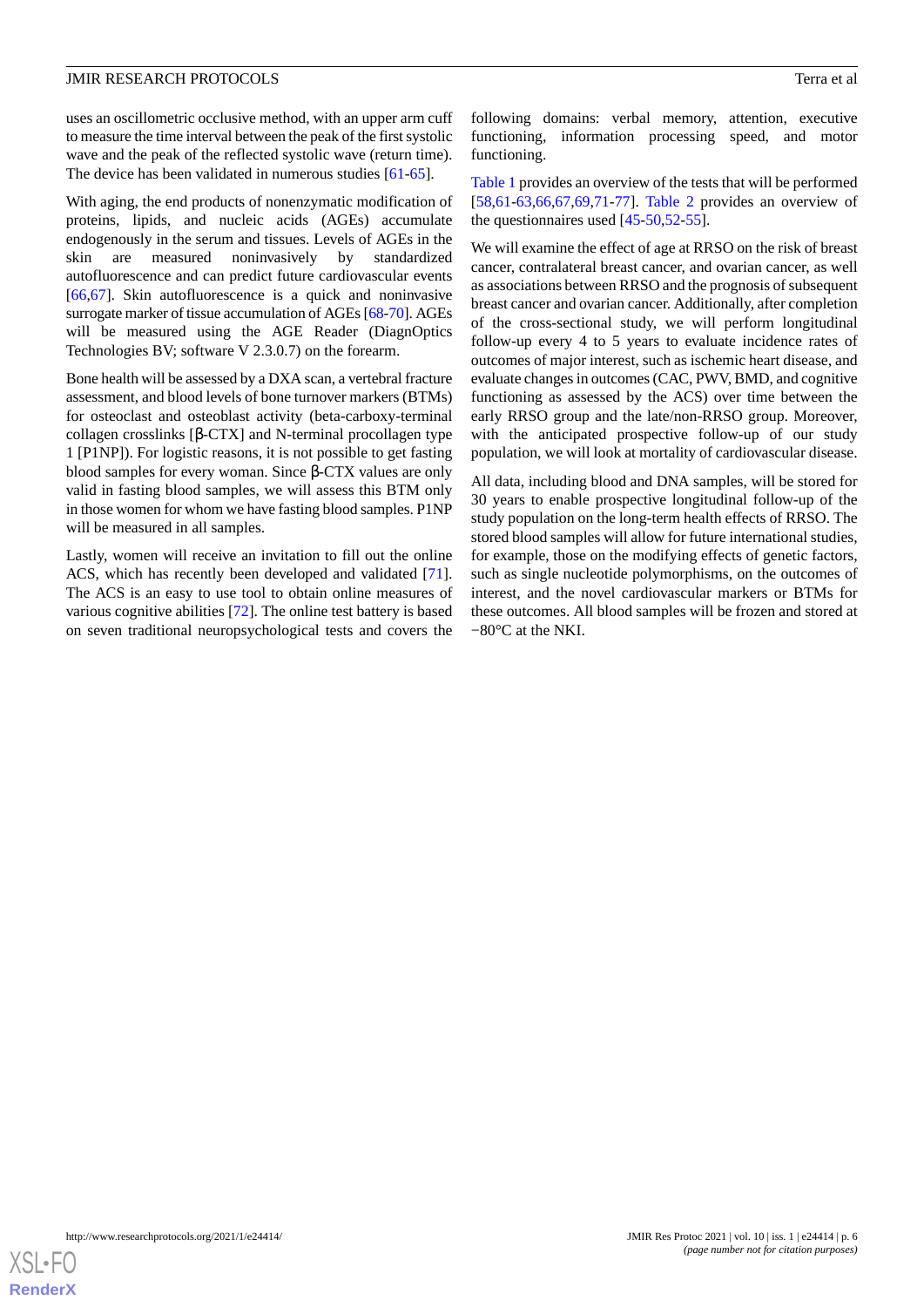<span id="page-6-0"></span>Table 1. Overview of the tests that will be performed.

| Aim of the test          | Data collection method and<br>references                                        | Outcome variables                                                                                                                                                                                                                                                            | Justification                                                                                                                                                                                                                                                                                                                                                                                                      |
|--------------------------|---------------------------------------------------------------------------------|------------------------------------------------------------------------------------------------------------------------------------------------------------------------------------------------------------------------------------------------------------------------------|--------------------------------------------------------------------------------------------------------------------------------------------------------------------------------------------------------------------------------------------------------------------------------------------------------------------------------------------------------------------------------------------------------------------|
| Cardiovascular<br>health | Coronary artery calcium<br>$(CAC)$ scoring $[58,73]$                            | Score according to Agatston                                                                                                                                                                                                                                                  | Measurements of the CAC score as calculated by coronary<br>calcium scoring will be performed according to standard-<br>ized local protocols at the various University Medical                                                                                                                                                                                                                                      |
|                          |                                                                                 |                                                                                                                                                                                                                                                                              | Centers using the Agatston score (AS) and the MESA <sup>a</sup><br>coronary heart disease risk score calculator.                                                                                                                                                                                                                                                                                                   |
| Cardiovascular<br>health | Pulse wave velocity (PWV) In meters/second<br>$[61-63]$                         |                                                                                                                                                                                                                                                                              | The PWV will be assessed with an ambulatory arteriograph<br>(TensioMed Kft) by the research physician. The arterio-<br>graph uses an oscillometric occlusive method, with an upper<br>arm cuff to measure the time interval between the peak of<br>the first systolic wave and the peak of the reflected systolic<br>wave (return time).                                                                           |
| Cardiovascular<br>health | Advanced glycation end<br>products (AGEs) [66,67,69]                            | In arbitrary units (AU)                                                                                                                                                                                                                                                      | With aging, the end products of nonenzymatic modification<br>of proteins, lipids, and nucleic acids (AGEs) accumulate<br>endogenously in the serum and tissues. Levels of AGEs in<br>the skin are measured noninvasively by standardized aut-<br>ofluorescence and can predict future cardiovascular events.<br>AGEs will be measured using the AGE Reader (DiagnOp-<br>tics Technologies BV; software V 2.3.0.7). |
| Cardiovascular<br>health | Anthropometric measure-<br>ments                                                | Blood pressure in mmHg<br>Pulse frequency per minute<br>$\bullet$<br>Waist (in cm)/hip (in cm) ratio<br>$\bullet$<br>BMI in $\text{kg/m}^2$<br>٠                                                                                                                             | Predictors of future cardiovascular events.                                                                                                                                                                                                                                                                                                                                                                        |
| Cardiovascular<br>health | Laboratory blood sampling                                                       | Nonfasting blood levels for lipids<br>(total cholesterol, high-density<br>lipoprotein cholesterol, low-density<br>lipoprotein cholesterol, and triglyc-<br>erides), glucose, $HbA_{1c}$ , high-sensitiv-<br>ity cardiac troponin, high - sensitivity<br>C - reactive protein | Predictors of future cardiovascular events.                                                                                                                                                                                                                                                                                                                                                                        |
| Bone health              | Dual-energy X-ray absorp-<br>tiometry (DXA) scan of the<br>lumbar spine and hip | $BMDb$ values in g/cm <sup>2</sup><br>$\bullet$<br>$\bullet$<br>T and Z scores<br>Presence of osteopenia (defined<br>$\bullet$<br>as T-scores of $-1$ to $-2.5$ )<br>Presence of osteoporosis (de-<br>$\bullet$<br>fined as T-scores of $\geq$ -2.5)                         | The DXA scan is most widely used in clinical practice to<br>screen for osteoporosis and is regarded as the "gold stan-<br>dard."                                                                                                                                                                                                                                                                                   |
| Bone health              | Vertebral fracture assess-<br>ment (VFA)                                        | Vertebral height reduction in<br>percentage<br>Presence of clinical and nonclin-<br>ical vertebral fractures                                                                                                                                                                 | There is a strong additive value of VFA compared with<br>DXA alone [74-76].                                                                                                                                                                                                                                                                                                                                        |
| Bone health              | Laboratory blood sampling<br>$[77]$                                             | $\bullet$<br>Bone formation by P1NP <sup>c</sup> , mean<br>value in ng/mL<br>Bone resorption by β-CTX <sup>d</sup> ,<br>٠<br>mean value in pg/mL<br>Level of 25-hydroxyvitamin D<br>in the serum in nmol/L                                                                   | Bone turnover markers (BTMs) for osteoclast and os-<br>teoblast activity ( $\beta$ -CTX and P1NP). For logistic reasons,<br>it is not possible to get fasting blood samples for every<br>woman. Since $\beta$ -CTX values are only valid in fasting blood<br>samples, we will assess this BTM only in those women for<br>whom we have fasting blood samples. P1NP will be mea-<br>sured in all samples.            |
| ing                      | Cognitive function-<br>Amsterdam cognition scan<br>(ACS) [71]                   | Verbal memory<br>$\bullet$<br>Attention<br>$\bullet$<br><b>Executive functioning</b><br>٠<br>Information processing speed<br>٠<br>Motor functioning                                                                                                                          | The ACS is an easy-to-use tool to obtain online measures<br>of various cognitive abilities [72]. The online test battery<br>is based on seven traditional neuropsychological tests.                                                                                                                                                                                                                                |

<sup>a</sup>MESA: Multi-Ethnic Study of Atherosclerosis.

<sup>b</sup>BMD: bone mineral density.

[XSL](http://www.w3.org/Style/XSL)•FO **[RenderX](http://www.renderx.com/)**

<sup>c</sup>P1NP: N-terminal procollagen type 1.

d β-CTX: beta-carboxy-terminal collagen crosslinks.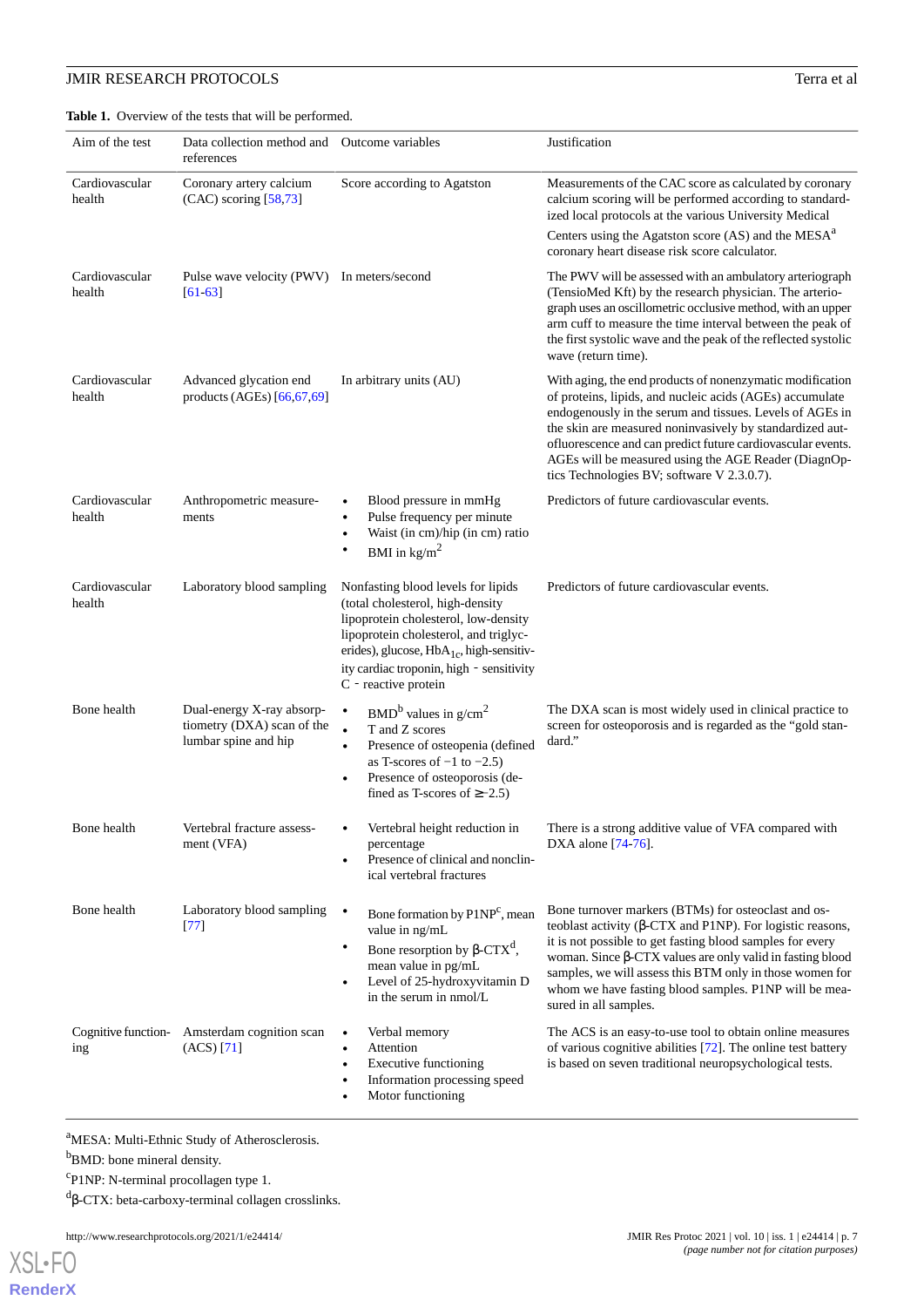<span id="page-7-0"></span>**Table 2.** Overview of the questionnaires.

| Aim of the questionnaire       | <b>Topics</b>                                                                                                                                            |  |  |
|--------------------------------|----------------------------------------------------------------------------------------------------------------------------------------------------------|--|--|
| Cardiovascular health          | General cardiovascular history                                                                                                                           |  |  |
|                                | Cardiovascular disease risk factors (ie, obesity, diabetes, hypertension, and dyslipidemia)                                                              |  |  |
|                                | Lifestyle (ie, smoking, alcohol use, and physical activity)                                                                                              |  |  |
|                                | Female-specific risk factors (ie, hypertensive pregnancy complications, gestational diabetes, contraceptive use,<br>and hormone replacement therapy use) |  |  |
|                                | Nontraditional risk factors (history of inflammatory diseases, ie, rheumatoid disease)                                                                   |  |  |
| Bone health                    | History of fractures                                                                                                                                     |  |  |
|                                | Calcium intake                                                                                                                                           |  |  |
|                                | Vitamin D supplements                                                                                                                                    |  |  |
|                                | Glucocorticoid use                                                                                                                                       |  |  |
|                                | Family history of osteoporosis/fractures                                                                                                                 |  |  |
|                                | History of inflammatory diseases (ie, rheumatoid disease and thyroid disorders)                                                                          |  |  |
| Cognitive health               | Perceived cognitive problems                                                                                                                             |  |  |
| Health-related quality of life | SF-36 health survey                                                                                                                                      |  |  |
| $[45 - 50, 52 - 55]$           | Body image items of the European Organization for Research and Treatment of Cancer (EORTC) OLO-BR23                                                      |  |  |
|                                | Cancer worries; eight items adapted from Lerman et al                                                                                                    |  |  |
|                                | The 18-item Functional Assessment of Cancer Therapy-Endocrine Subscale (FACT-ES) measure of endocrine<br>symptoms                                        |  |  |
|                                | Hot Flush Rating Scale (HFRS)                                                                                                                            |  |  |
|                                | Urogenital Distress Inventory (UDI-6)                                                                                                                    |  |  |
|                                | Incontinence Impact Questionnaire (IIQ-7)                                                                                                                |  |  |
|                                | Sexual Activity Questionnaire (SAQ)                                                                                                                      |  |  |

# **Statistical Analysis**

We will analyze differences in the cardiovascular risk profile, BMD, and neurocognitive functioning between the early RRSO group and the late/non-RRSO group using multivariable linear regression analyses and logistic regression analyses with clinically relevant cutoff points for the outcomes of interest. The analyses will be adjusted for confounders, including lifestyle, reproductive factors, and medication use, where applicable. For the analysis of patient-reported outcomes, such as HRQoL, sexual functioning, and menopausal symptoms, we will use mixed effect models.

We expect approximately 40% of the women to have a breast cancer history and will perform the analyses separately in women with and those without a breast cancer history, as breast cancer treatment may affect outcomes. Additional subgroup analyses will be performed according to HRT use (yes/no), *BRCA1/2* mutation status, age at RRSO (<40 years)≥40 years), and time since RRSO (10-15 years/>15 years).

## **Sample Size Calculation**

We based our sample size calculations for cardiovascular status on subclinical atherosclerosis by assessing the differences in the CAC score between women in the early RRSO group and women in the late/non-RRSO group. We chose a clinically relevant cutoff for the CAC score of 100 Agatston units (AU). According to the MESA trial, 10% of subjects between 55 and 65 years of age exceed this value [[78\]](#page-13-3). For sample size estimation, we hypothesized that 20% of the early RRSO group exceeds this value of 100 AU. In logistic regression with an elevated CAC score (>100) as the outcome and with 250 women

[XSL](http://www.w3.org/Style/XSL)•FO **[RenderX](http://www.renderx.com/)**

in the late/non-RRSO group and 500 women in the early RRSO group, we have 80% power to detect an odds ratio of 1.9 at an α value of 5%.

With 750 women in our study, we will be able to detect a difference of 0.07  $g/cm^2$  in BMD between the early RRSO and late/non-RRSO groups, as observed between women with premature and normal menopause and assuming an SD of 0.15 [[79\]](#page-13-4). Statistical power for analysis of cognitive functioning is based on a previous neuropsychological study on the effects of oophorectomy on cognitive impairment and dementia [[34\]](#page-11-0). This study reports relevant differences in 427 women with bilateral oophorectomy before the age of 49 years, compared to age-matched women without oophorectomy, with a median follow - up of 25 years. As our neurocognitive tests are more sensitive than the tests screening for dementia, we expect to be able to detect smaller differences in cognitive functioning and distinguish between different cognitive domains, and with 750 participants, we have 90% power to detect an effect size of 0.25 with a *P* value set at .05 (two tailed). To detect a relevant difference between groups for the various HRQoL measures, we will use a half SD (an effect size of 0.5) to define clinically relevant group differences (over time). This requires about 67 patients per group. The available sample will be more than adequate to conduct subgroup analyses as well.

# *Results*

This study was funded by the Dutch Cancer Society in 2016. The Institutional Review Board of the Netherlands Cancer Institute approved this nationwide multicenter study in July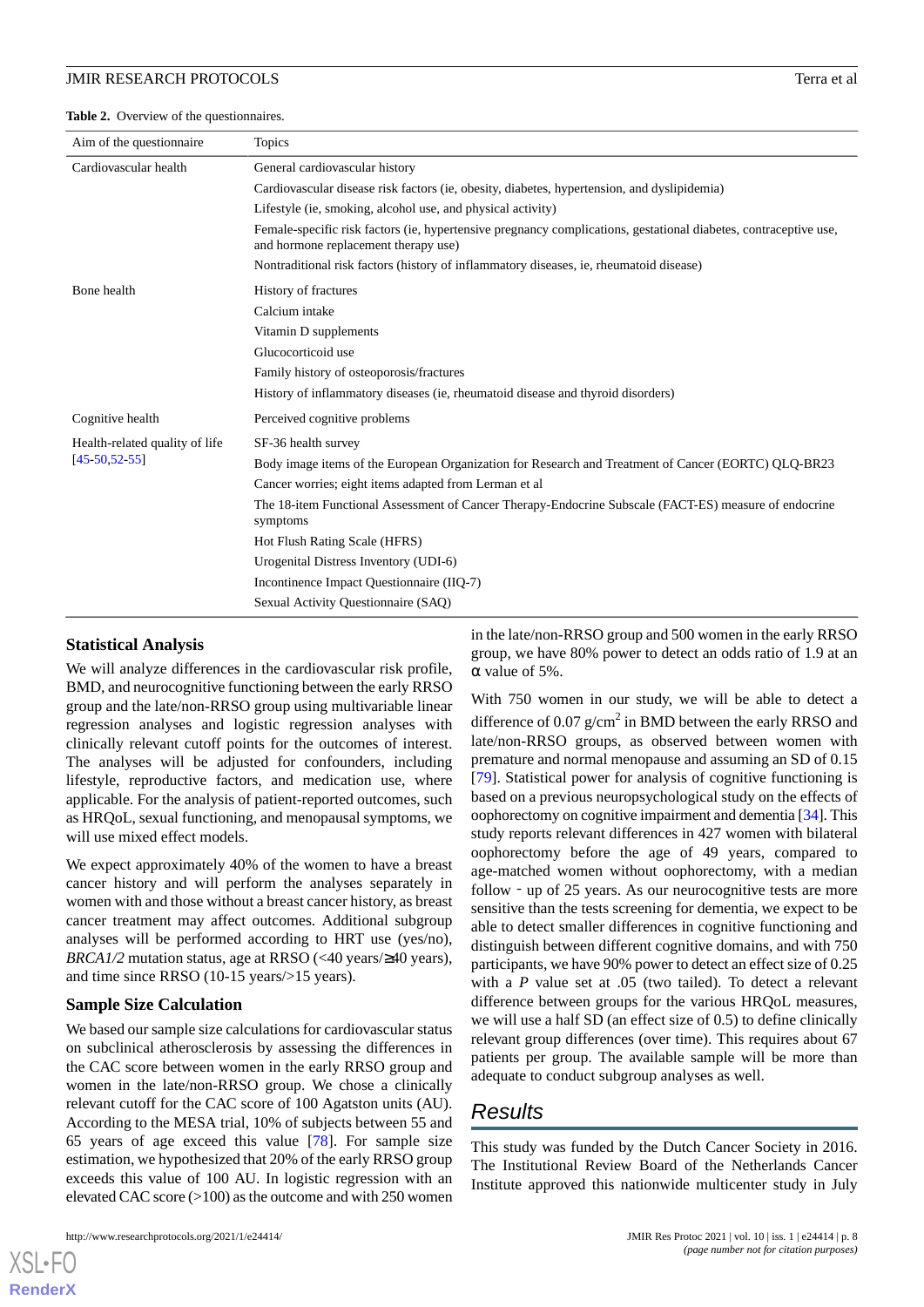2018, and local approval from the participating sites followed in the months thereafter.

This study will be conducted according to the standards of Good Clinical Practice, in agreement with the principles of the Declaration of Helsinki and with the Dutch law as stated in the Medical Research Involving Human Subjects Act (WMO). The study has been approved in writing by the Medical Ethics Committee of the Antoni van Leeuwenhoek/Netherlands Cancer Institute (AVL/NKI) to be conducted in all nine University Medical Centers and the Antoni van Leeuwenhoek and has been registered at "CCMO Toetsingonline" from the Dutch Central Committee on Research involving Human Subjects (file number NL63554.031.17) and on ClinicalTrials.gov (NCT03835793). Written informed consent will be collected from the participants.

In February 2019, we included our first participant, and as of November 2020, we had enrolled 364 participants in our study. Of these 364 participants, 228 are in the early RRSO group and 136 are in the late/non-RRSO group. Recruitment of participants is currently ongoing. Results will be disseminated through peer-reviewed publications and will be incorporated in follow-up guidelines.

# *Discussion*

To our knowledge, this study is the first to assess the long-term noncancer health outcomes of early surgical menopause in women with a high familial risk of ovarian cancer, focusing on CVD, bone health, cognition, and HRQoL. The issue is important as RRSO at the age of 35-45 years is an increasingly common procedure in *BRCA1/2* mutation carriers, with an estimated uptake in the Netherlands of 81% to 99% [\[4](#page-9-3),[5\]](#page-9-9). We have designed a nationwide, multicenter, multidisciplinary, cross-sectional study with prospective follow-up, comparing 500 women who have undergone RRSO before 45 years of age (more than 10 years of follow-up) with 250 women who have undergone RRSO after 55 years of age or who have not undergone RRSO. The unique features of our study are near complete information on the occurrence of RRSO in the cohort and long-term follow-up of all cohort members, allowing the selection of the eligible population for this study at least 10 years after RRSO. Our study is nested in a cohort of women with a high familial risk of breast and ovarian cancer, which will allow us to evaluate potential differences in disease risks between our study population and the entire cohort in order to quantify any survivorship and selection bias and to adequately interpret the magnitude of our effect sizes.

At present, it is still unclear whether early surgical menopause can be considered as a clinically relevant risk factor for CVD. During normal menopausal transition, CVD risk increases  $[23,26,78,80]$  $[23,26,78,80]$  $[23,26,78,80]$  $[23,26,78,80]$  $[23,26,78,80]$  $[23,26,78,80]$  $[23,26,78,80]$ . Women with an early natural menopause (<40 years) are at higher risk of developing CVD, and they have a higher CVD mortality than age-matched peers [\[23](#page-10-6)-[26\]](#page-10-7). However, it has been debated whether this association is causal, and it has been speculated that this might also be explained by early vascular aging predisposing to both POI and cardiovascular disease [[30,](#page-10-10)[81](#page-13-6)]. If this is true, an artificial early menopause might not be associated with increased CVD risk. In support of this, a recent study by Krul et al showed that cancer

treatment–induced POI did not affect CVD risk [\[82](#page-13-7)]. This renders it even more interesting to investigate CVD risk in women with surgically induced early menopause. To date, this has been addressed in only a few studies, with inconsistent results and with a median follow-up of at the most 5 years, which is too short considering potential delayed effects of estrogen deprivation and the long life expectancy of these women. Furthermore, previous studies vary with respect to HRT use and age at surgery [\[27](#page-10-8)-[29\]](#page-10-9).

The association between early surgical menopause and long-term bone health has also been rarely examined. Studies were inconclusive regarding decreased BMD and increased fracture risk, and whether these risks remain increased over time [\[83](#page-13-8)[,84](#page-13-9)]. In addition, the effect of early RRSO on cognition has not yet been examined. However, both unilateral and bilateral oophorectomies at later ages have been associated with cognitive impairment and dementia, suggesting neuroprotective effects of estrogen on the brain. These effects appear to be age dependent [[34,](#page-11-0)[85](#page-13-10)].

After menopause, women more often report sexual and urogenital problems, such as urinary incontinence, recurrent urinary tract infections, impaired libido, and dyspareunia, which interfere with HRQoL. Women with POI experience these problems even more  $[86,87]$  $[86,87]$  $[86,87]$ . We do not know if these results can be generalized to surgical early menopause. Studies on long-term HRQoL after RRSO are limited and highly biased by HRT use.

One of the major strengths of our study is that it will be the first to examine the health effects of premenopausal RRSO at less than 45 years with a follow-up of over 10 years compared to controls with natural menopause. Additionally, owing to the large number of participants, we will have sufficient power for subgroup analyses. A limitation of our study could be survivor bias. Owing to the inclusion criterion of at least 10 years of follow-up, patients may already have died of relevant study outcomes before study inclusion. However, as we conduct the cross-sectional study within a well-characterized cohort, we can assess the extent of such bias by collecting cause of death information for potentially eligible but already deceased women.

This initial cross-sectional study will provide prevalence rates of noncancer outcomes. Therefore, we will follow the study cohort prospectively to obtain incidence rates of outcomes of interest and evaluate changes in outcomes over time.

To summarize, the current literature lacks information on long-term noncancer outcomes in women at increased risk of breast/ovarian cancer who have undergone early oophorectomy. With this study, we will be able to provide insights into the prevalence and severity of CVD, osteoporosis, cognitive impairment, and HRQoL effects after RRSO. This knowledge will yield evidence-based information for women and for health care providers about the long-term effects of early RRSO. The results can be incorporated in decision-support tools about risk-reducing surgeries in *BRCA1/2* mutation carriers considering RRSO and can be used to offer individualized counseling about additional screening and interventions for noncancer diseases or complaints after RRSO.

 $XS$ -FO **[RenderX](http://www.renderx.com/)**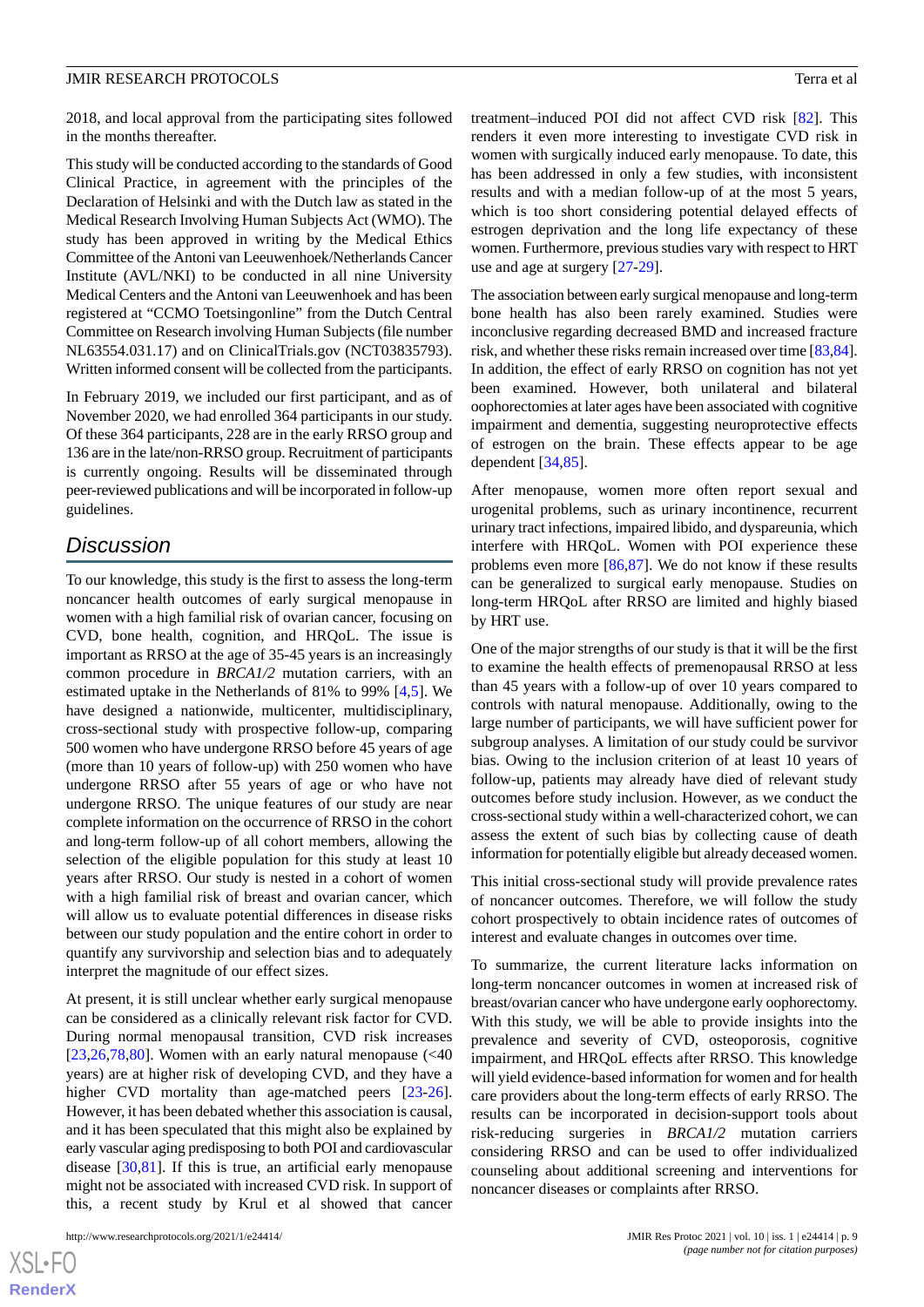# **Acknowledgments**

The Dutch Cancer Society (Koningin Wilhelmina Fonds [KWF]) has granted us the funding for this project (registered under grant 10164). The funding body had no role in the design of the study; collection, analysis, and interpretation of data; or writing of the manuscript. We would like to thank Y Rietdijk for designing the study logo and [Figure 1.](#page-2-0)

# **Authors' Contributions**

FEvL, AHEMM, MJH, BAMHG, EMB, SBS, MAR, MH, and NKA were involved in the conception and design of the study. LT, FEvL, AHEMM, MJH, and BAMHG drafted the manuscript. MvB, JERvL, HCvD, JAdH, CM, EBLvD, MJEM, BFMS, KNG, MCZ, TL, LvdK, MC, MW, MGEMA, KvE, LPVB, CJvA, EBGG, IvdB, MAR, MH, EMB, SBS, and NKA were involved in the final version of the manuscript. All authors have read and approved the manuscript.

# **Conflicts of Interest**

None declared.

# **Multimedia Appendix 1**

Peer-review report by KWF. [[PDF File \(Adobe PDF File\), 110 KB](https://jmir.org/api/download?alt_name=resprot_v10i1e24414_fig0.pdf&filename=6925aeabe524a633456e6dcf3192e89d.pdf)-[Multimedia Appendix 1\]](https://jmir.org/api/download?alt_name=resprot_v10i1e24414_fig0.pdf&filename=6925aeabe524a633456e6dcf3192e89d.pdf)

# <span id="page-9-0"></span>**References**

- <span id="page-9-1"></span>1. Kuchenbaecker KB, Hopper JL, Barnes DR, Phillips K, Mooij TM, Roos-Blom M, BRCA1BRCA2 Cohort Consortium, et al. Risks of Breast, Ovarian, and Contralateral Breast Cancer for BRCA1 and BRCA2 Mutation Carriers. JAMA 2017 Jun 20;317(23):2402-2416. [doi: [10.1001/jama.2017.7112\]](http://dx.doi.org/10.1001/jama.2017.7112) [Medline: [28632866](http://www.ncbi.nlm.nih.gov/entrez/query.fcgi?cmd=Retrieve&db=PubMed&list_uids=28632866&dopt=Abstract)]
- <span id="page-9-2"></span>2. Hermsen BBJ, Olivier RI, Verheijen RHM, van Beurden M, de Hullu JA, Massuger LF, et al. No efficacy of annual gynaecological screening in BRCA1/2 mutation carriers; an observational follow-up study. Br J Cancer 2007 May 07;96(9):1335-1342 [[FREE Full text](http://europepmc.org/abstract/MED/17426707)] [doi: [10.1038/sj.bjc.6603725\]](http://dx.doi.org/10.1038/sj.bjc.6603725) [Medline: [17426707](http://www.ncbi.nlm.nih.gov/entrez/query.fcgi?cmd=Retrieve&db=PubMed&list_uids=17426707&dopt=Abstract)]
- <span id="page-9-3"></span>3. Meeuwissen PAM, Seynaeve C, Brekelmans CTM, Meijers-Heijboer HJ, Klijn JGM, Burger CW. Outcome of surveillance and prophylactic salpingo-oophorectomy in asymptomatic women at high risk for ovarian cancer. Gynecol Oncol 2005 May;97(2):476-482. [doi: [10.1016/j.ygyno.2005.01.024\]](http://dx.doi.org/10.1016/j.ygyno.2005.01.024) [Medline: [15863147\]](http://www.ncbi.nlm.nih.gov/entrez/query.fcgi?cmd=Retrieve&db=PubMed&list_uids=15863147&dopt=Abstract)
- <span id="page-9-9"></span><span id="page-9-4"></span>4. van der Aa JE, Hoogendam JP, Butter ESF, Ausems MGEM, Verheijen RHM, Zweemer RP. The effect of personal medical history and family history of cancer on the uptake of risk-reducing salpingo-oophorectomy. Fam Cancer 2015 Dec;14(4):539-544 [\[FREE Full text](http://europepmc.org/abstract/MED/26264902)] [doi: [10.1007/s10689-015-9827-7\]](http://dx.doi.org/10.1007/s10689-015-9827-7) [Medline: [26264902\]](http://www.ncbi.nlm.nih.gov/entrez/query.fcgi?cmd=Retrieve&db=PubMed&list_uids=26264902&dopt=Abstract)
- <span id="page-9-5"></span>5. van Driel CMG, de Bock GH, Arts HJG, Sie AS, Hollema H, Oosterwijk JC, et al. Maturitas 2015 Mar;80(3):318-322. [doi: [10.1016/j.maturitas.2014.12.009](http://dx.doi.org/10.1016/j.maturitas.2014.12.009)] [Medline: [25600260\]](http://www.ncbi.nlm.nih.gov/entrez/query.fcgi?cmd=Retrieve&db=PubMed&list_uids=25600260&dopt=Abstract)
- <span id="page-9-6"></span>6. Harmsen MG, Arts-de Jong M, Horstik K, Manders P, Massuger LFAG, Hermens RPMG, et al. Very high uptake of risk-reducing salpingo-oophorectomy in BRCA1/2 mutation carriers: A single-center experience. Gynecol Oncol 2016 Oct;143(1):113-119. [doi: [10.1016/j.ygyno.2016.07.104\]](http://dx.doi.org/10.1016/j.ygyno.2016.07.104) [Medline: [27430397\]](http://www.ncbi.nlm.nih.gov/entrez/query.fcgi?cmd=Retrieve&db=PubMed&list_uids=27430397&dopt=Abstract)
- 7. Domchek SM, Friebel TM, Singer CF, Evans DG, Lynch HT, Isaacs C, et al. Association of risk-reducing surgery in BRCA1 or BRCA2 mutation carriers with cancer risk and mortality. JAMA 2010 Sep 01;304(9):967-975 [[FREE Full text\]](http://europepmc.org/abstract/MED/20810374) [doi: [10.1001/jama.2010.1237](http://dx.doi.org/10.1001/jama.2010.1237)] [Medline: [20810374](http://www.ncbi.nlm.nih.gov/entrez/query.fcgi?cmd=Retrieve&db=PubMed&list_uids=20810374&dopt=Abstract)]
- 8. Rebbeck TR, Kauff ND, Domchek SM. Meta-analysis of risk reduction estimates associated with risk-reducing salpingo-oophorectomy in BRCA1 or BRCA2 mutation carriers. J Natl Cancer Inst 2009 Jan 21;101(2):80-87 [[FREE Full](http://europepmc.org/abstract/MED/19141781) [text](http://europepmc.org/abstract/MED/19141781)] [doi: [10.1093/jnci/djn442](http://dx.doi.org/10.1093/jnci/djn442)] [Medline: [19141781](http://www.ncbi.nlm.nih.gov/entrez/query.fcgi?cmd=Retrieve&db=PubMed&list_uids=19141781&dopt=Abstract)]
- <span id="page-9-7"></span>9. Heemskerk-Gerritsen BAM, Seynaeve C, van Asperen CJ, Ausems MGEM, Collée JM, van Doorn HC, Hereditary BreastOvarian Cancer Research Group Netherlands. Breast cancer risk after salpingo-oophorectomy in healthy BRCA1/2 mutation carriers: revisiting the evidence for risk reduction. J Natl Cancer Inst 2015 May;107(5). [doi: [10.1093/jnci/djv033](http://dx.doi.org/10.1093/jnci/djv033)] [Medline: [25788320](http://www.ncbi.nlm.nih.gov/entrez/query.fcgi?cmd=Retrieve&db=PubMed&list_uids=25788320&dopt=Abstract)]
- <span id="page-9-8"></span>10. Kauff ND, Domchek SM, Friebel TM, Robson ME, Lee J, Garber JE, et al. Risk-reducing salpingo-oophorectomy for the prevention of BRCA1- and BRCA2-associated breast and gynecologic cancer: a multicenter, prospective study. J Clin Oncol 2008 Mar 10;26(8):1331-1337 [[FREE Full text\]](http://europepmc.org/abstract/MED/18268356) [doi: [10.1200/JCO.2007.13.9626\]](http://dx.doi.org/10.1200/JCO.2007.13.9626) [Medline: [18268356\]](http://www.ncbi.nlm.nih.gov/entrez/query.fcgi?cmd=Retrieve&db=PubMed&list_uids=18268356&dopt=Abstract)
- 11. Fakkert IE, Mourits MJE, Jansen L, van der Kolk DM, Meijer K, Oosterwijk JC, et al. Breast Cancer Incidence After Risk-Reducing Salpingo-Oophorectomy in BRCA1 and BRCA2 Mutation Carriers. Cancer Prev Res (Phila) 2012 Nov;5(11):1291-1297 [[FREE Full text](http://cancerpreventionresearch.aacrjournals.org/cgi/pmidlookup?view=long&pmid=23009828)] [doi: [10.1158/1940-6207.CAPR-12-0190\]](http://dx.doi.org/10.1158/1940-6207.CAPR-12-0190) [Medline: [23009828](http://www.ncbi.nlm.nih.gov/entrez/query.fcgi?cmd=Retrieve&db=PubMed&list_uids=23009828&dopt=Abstract)]
- 12. Vermeulen RFM, Beurden MV, Korse CM, Kenter GG. Impact of risk-reducing salpingo-oophorectomy in premenopausal women. Climacteric 2017 Jun;20(3):212-221. [doi: [10.1080/13697137.2017.1285879\]](http://dx.doi.org/10.1080/13697137.2017.1285879) [Medline: [28509627](http://www.ncbi.nlm.nih.gov/entrez/query.fcgi?cmd=Retrieve&db=PubMed&list_uids=28509627&dopt=Abstract)]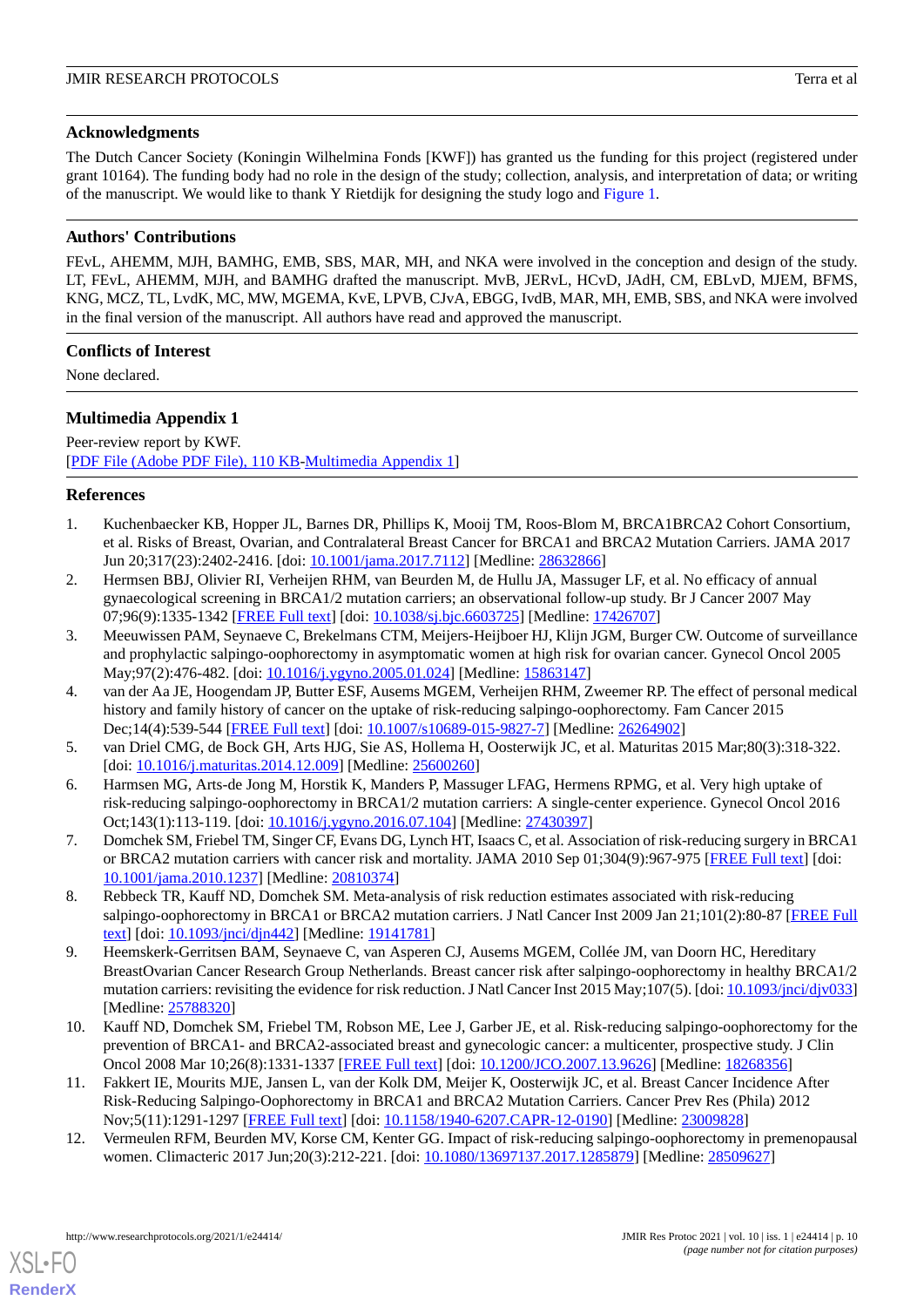- 13. Fakkert IE, Abma EM, Westrik IG, Lefrandt JD, Wolffenbuttel BHR, Oosterwijk JC, et al. Bone mineral density and fractures after risk-reducing salpingo-oophorectomy in women at increased risk for breast and ovarian cancer. Eur J Cancer 2015 Feb;51(3):400-408 [\[FREE Full text\]](https://linkinghub.elsevier.com/retrieve/pii/S0959-8049(14)01147-2) [doi: [10.1016/j.ejca.2014.11.022](http://dx.doi.org/10.1016/j.ejca.2014.11.022)] [Medline: [25532426\]](http://www.ncbi.nlm.nih.gov/entrez/query.fcgi?cmd=Retrieve&db=PubMed&list_uids=25532426&dopt=Abstract)
- <span id="page-10-14"></span>14. Bove R, Secor E, Chibnik LB, Barnes LL, Schneider JA, Bennett DA, et al. Age at surgical menopause influences cognitive decline and Alzheimer pathology in older women. Neurology 2014 Jan 21;82(3):222-229 [[FREE Full text](http://europepmc.org/abstract/MED/24336141)] [doi: [10.1212/WNL.0000000000000033](http://dx.doi.org/10.1212/WNL.0000000000000033)] [Medline: [24336141\]](http://www.ncbi.nlm.nih.gov/entrez/query.fcgi?cmd=Retrieve&db=PubMed&list_uids=24336141&dopt=Abstract)
- <span id="page-10-0"></span>15. Arts-de Jong M, Maas AHEM, Massuger LF, Hoogerbrugge N, de Hullu JA. BRCA1/2 mutation carriers are potentially at higher cardiovascular risk. Crit Rev Oncol Hematol 2014 Aug;91(2):159-171. [doi: [10.1016/j.critrevonc.2014.01.008\]](http://dx.doi.org/10.1016/j.critrevonc.2014.01.008) [Medline: [24529552](http://www.ncbi.nlm.nih.gov/entrez/query.fcgi?cmd=Retrieve&db=PubMed&list_uids=24529552&dopt=Abstract)]
- <span id="page-10-1"></span>16. Barac A, Lynce F, Smith KL, Mete M, Shara NM, Asch FM, et al. Cardiac function in BRCA1/2 mutation carriers with history of breast cancer treated with anthracyclines. Breast Cancer Res Treat 2016 Jan;155(2):285-293. [doi: [10.1007/s10549-016-3678-2\]](http://dx.doi.org/10.1007/s10549-016-3678-2) [Medline: [26749359](http://www.ncbi.nlm.nih.gov/entrez/query.fcgi?cmd=Retrieve&db=PubMed&list_uids=26749359&dopt=Abstract)]
- 17. Moore HCF. An overview of chemotherapy-related cognitive dysfunction, or 'chemobrain'. Oncology (Williston Park) 2014 Sep;28(9):797-804 [\[FREE Full text\]](http://www.cancernetwork.com/oncology-journal/overview-chemotherapy-related-cognitive-dysfunction-or-chemobrain) [Medline: [25224480\]](http://www.ncbi.nlm.nih.gov/entrez/query.fcgi?cmd=Retrieve&db=PubMed&list_uids=25224480&dopt=Abstract)
- <span id="page-10-2"></span>18. Early Breast Cancer Trialists' Collaborative Group (EBCTCG), Darby S, McGale P, Correa C, Taylor C, Arriagada R, et al. Effect of radiotherapy after breast-conserving surgery on 10-year recurrence and 15-year breast cancer death: meta-analysis of individual patient data for 10,801 women in 17 randomised trials. Lancet 2011 Nov 12;378(9804):1707-1716 [\[FREE](http://linkinghub.elsevier.com/retrieve/pii/S0140-6736(11)61629-2) [Full text\]](http://linkinghub.elsevier.com/retrieve/pii/S0140-6736(11)61629-2) [doi: [10.1016/S0140-6736\(11\)61629-2](http://dx.doi.org/10.1016/S0140-6736(11)61629-2)] [Medline: [22019144](http://www.ncbi.nlm.nih.gov/entrez/query.fcgi?cmd=Retrieve&db=PubMed&list_uids=22019144&dopt=Abstract)]
- <span id="page-10-3"></span>19. Elliott P. Pathogenesis of cardiotoxicity induced by anthracyclines. Semin Oncol 2006 Jun;33(3 Suppl 8):S2-S7. [doi: [10.1053/j.seminoncol.2006.04.020\]](http://dx.doi.org/10.1053/j.seminoncol.2006.04.020) [Medline: [16781283\]](http://www.ncbi.nlm.nih.gov/entrez/query.fcgi?cmd=Retrieve&db=PubMed&list_uids=16781283&dopt=Abstract)
- <span id="page-10-4"></span>20. Michelsen TM, Tonstad S, Pripp AH, Tropé CG, Dørum A. Coronary heart disease risk profile in women who underwent salpingo-oophorectomy to prevent hereditary breast ovarian cancer. Int J Gynecol Cancer 2010 Feb;20(2):233-239. [doi: [10.1111/igc.0b013e3181ca5ff4](http://dx.doi.org/10.1111/igc.0b013e3181ca5ff4)] [Medline: [20169665](http://www.ncbi.nlm.nih.gov/entrez/query.fcgi?cmd=Retrieve&db=PubMed&list_uids=20169665&dopt=Abstract)]
- <span id="page-10-5"></span>21. Løkkegaard E, Jovanovic Z, Heitmann BL, Keiding N, Ottesen B, Pedersen AT. The association between early menopause and risk of ischaemic heart disease: influence of Hormone Therapy. Maturitas 2006 Jan 20;53(2):226-233. [doi: [10.1016/j.maturitas.2005.04.009\]](http://dx.doi.org/10.1016/j.maturitas.2005.04.009) [Medline: [15955642\]](http://www.ncbi.nlm.nih.gov/entrez/query.fcgi?cmd=Retrieve&db=PubMed&list_uids=15955642&dopt=Abstract)
- <span id="page-10-6"></span>22. Mendelsohn ME, Karas RH. The protective effects of estrogen on the cardiovascular system. N Engl J Med 1999 Jun 10;340(23):1801-1811. [doi: [10.1056/NEJM199906103402306\]](http://dx.doi.org/10.1056/NEJM199906103402306) [Medline: [10362825\]](http://www.ncbi.nlm.nih.gov/entrez/query.fcgi?cmd=Retrieve&db=PubMed&list_uids=10362825&dopt=Abstract)
- 23. Muka T, Oliver-Williams C, Kunutsor S, Laven JSE, Fauser BCJM, Chowdhury R, et al. Association of Age at Onset of Menopause and Time Since Onset of Menopause With Cardiovascular Outcomes, Intermediate Vascular Traits, and All-Cause Mortality: A Systematic Review and Meta-analysis. JAMA Cardiol 2016 Oct 01;1(7):767-776. [doi: [10.1001/jamacardio.2016.2415](http://dx.doi.org/10.1001/jamacardio.2016.2415)] [Medline: [27627190](http://www.ncbi.nlm.nih.gov/entrez/query.fcgi?cmd=Retrieve&db=PubMed&list_uids=27627190&dopt=Abstract)]
- 24. Rocca WA, Grossardt BR, Miller VM, Shuster LT, Brown RD. Premature menopause or early menopause and risk of ischemic stroke. Menopause 2012 Mar;19(3):272-277 [\[FREE Full text](http://europepmc.org/abstract/MED/21993082)] [doi: [10.1097/gme.0b013e31822a9937\]](http://dx.doi.org/10.1097/gme.0b013e31822a9937) [Medline: [21993082](http://www.ncbi.nlm.nih.gov/entrez/query.fcgi?cmd=Retrieve&db=PubMed&list_uids=21993082&dopt=Abstract)]
- <span id="page-10-8"></span><span id="page-10-7"></span>25. de Kleijn MJJ, van der Schouw YT, Verbeek ALM, Peeters PHM, Banga J, van der Graaf Y. Endogenous estrogen exposure and cardiovascular mortality risk in postmenopausal women. Am J Epidemiol 2002 Feb 15;155(4):339-345. [doi: [10.1093/aje/155.4.339](http://dx.doi.org/10.1093/aje/155.4.339)] [Medline: [11836198](http://www.ncbi.nlm.nih.gov/entrez/query.fcgi?cmd=Retrieve&db=PubMed&list_uids=11836198&dopt=Abstract)]
- 26. Jacobsen BK, Knutsen SF, Fraser GE. Age at Natural Menopause and Total Mortality and Mortality from Ischemic Heart Disease. Journal of Clinical Epidemiology 1999 Apr;52(4):303-307. [doi: [10.1016/S0895-4356\(98\)00170-X](http://dx.doi.org/10.1016/S0895-4356(98)00170-X)]
- <span id="page-10-9"></span>27. Jacoby VL, Grady D, Sawaya GF. Oophorectomy as a risk factor for coronary heart disease. Am J Obstet Gynecol 2009 Feb;200(2):140.e1-140.e9 [[FREE Full text](http://europepmc.org/abstract/MED/19019330)] [doi: [10.1016/j.ajog.2008.08.045\]](http://dx.doi.org/10.1016/j.ajog.2008.08.045) [Medline: [19019330](http://www.ncbi.nlm.nih.gov/entrez/query.fcgi?cmd=Retrieve&db=PubMed&list_uids=19019330&dopt=Abstract)]
- <span id="page-10-10"></span>28. Rivera CM, Grossardt BR, Rhodes DJ, Brown RD, Roger VL, Melton LJ, et al. Increased cardiovascular mortality after early bilateral oophorectomy. Menopause 2009;16(1):15-23 [\[FREE Full text\]](http://europepmc.org/abstract/MED/19034050) [doi: [10.1097/gme.0b013e31818888f7\]](http://dx.doi.org/10.1097/gme.0b013e31818888f7) [Medline: [19034050](http://www.ncbi.nlm.nih.gov/entrez/query.fcgi?cmd=Retrieve&db=PubMed&list_uids=19034050&dopt=Abstract)]
- <span id="page-10-11"></span>29. Atsma F, Bartelink MEL, Grobbee DE, van der Schouw YT. Postmenopausal status and early menopause as independent risk factors for cardiovascular disease: a meta-analysis. Menopause 2006;13(2):265-279. [doi: [10.1097/01.gme.0000218683.97338.ea\]](http://dx.doi.org/10.1097/01.gme.0000218683.97338.ea) [Medline: [16645540\]](http://www.ncbi.nlm.nih.gov/entrez/query.fcgi?cmd=Retrieve&db=PubMed&list_uids=16645540&dopt=Abstract)
- <span id="page-10-12"></span>30. Kok HS, van Asselt KM, van der Schouw YT, van der Tweel I, Peeters PHM, Wilson PWF, et al. Heart disease risk determines menopausal age rather than the reverse. J Am Coll Cardiol 2006 May 16;47(10):1976-1983 [\[FREE Full text](https://linkinghub.elsevier.com/retrieve/pii/S0735-1097(06)00548-1)] [doi: [10.1016/j.jacc.2005.12.066](http://dx.doi.org/10.1016/j.jacc.2005.12.066)] [Medline: [16697313\]](http://www.ncbi.nlm.nih.gov/entrez/query.fcgi?cmd=Retrieve&db=PubMed&list_uids=16697313&dopt=Abstract)
- <span id="page-10-13"></span>31. Clarke BL, Khosla S. Female reproductive system and bone. Arch Biochem Biophys 2010 Nov 01;503(1):118-128 [\[FREE](http://europepmc.org/abstract/MED/20637179) [Full text\]](http://europepmc.org/abstract/MED/20637179) [doi: [10.1016/j.abb.2010.07.006](http://dx.doi.org/10.1016/j.abb.2010.07.006)] [Medline: [20637179](http://www.ncbi.nlm.nih.gov/entrez/query.fcgi?cmd=Retrieve&db=PubMed&list_uids=20637179&dopt=Abstract)]
- 32. Banks E, Reeves GK, Beral V, Balkwill A, Liu B, Roddam A, Million Women Study Collaborators. Hip fracture incidence in relation to age, menopausal status, and age at menopause: prospective analysis. PLoS Med 2009 Nov;6(11):e1000181 [[FREE Full text](https://dx.plos.org/10.1371/journal.pmed.1000181)] [doi: [10.1371/journal.pmed.1000181](http://dx.doi.org/10.1371/journal.pmed.1000181)] [Medline: [19901981](http://www.ncbi.nlm.nih.gov/entrez/query.fcgi?cmd=Retrieve&db=PubMed&list_uids=19901981&dopt=Abstract)]
- 33. Barron AM, Pike CJ. Sex hormones, aging, and Alzheimer's disease. Front Biosci (Elite Ed) 2012 Jan 01;4:976-997 [\[FREE](http://europepmc.org/abstract/MED/22201929) [Full text\]](http://europepmc.org/abstract/MED/22201929) [Medline: [22201929\]](http://www.ncbi.nlm.nih.gov/entrez/query.fcgi?cmd=Retrieve&db=PubMed&list_uids=22201929&dopt=Abstract)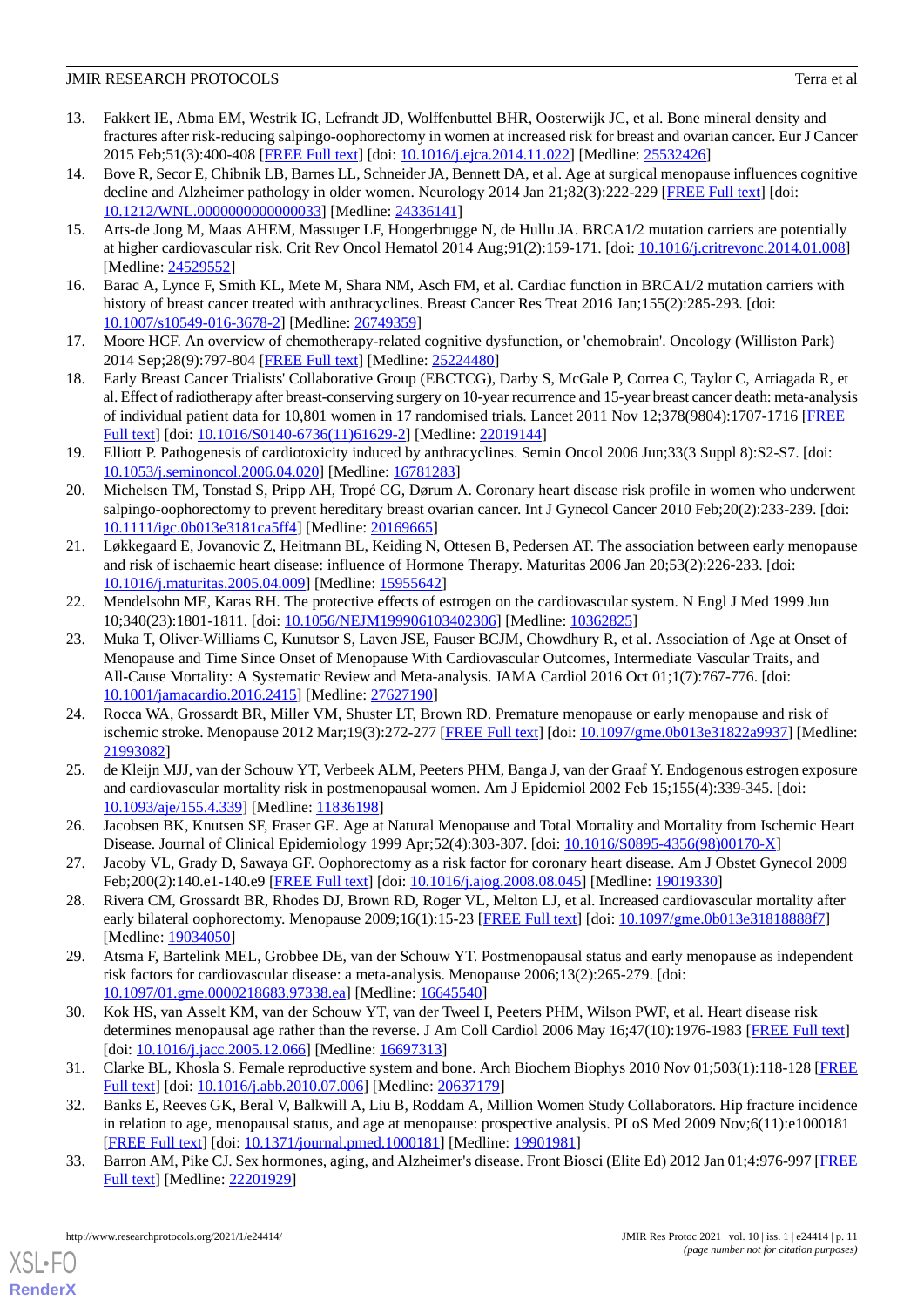- <span id="page-11-0"></span>34. Rocca WA, Bower JH, Maraganore DM, Ahlskog JE, Grossardt BR, de Andrade M, et al. Increased risk of cognitive impairment or dementia in women who underwent oophorectomy before menopause. Neurology 2007 Sep 11;69(11):1074-1083. [doi: [10.1212/01.wnl.0000276984.19542.e6](http://dx.doi.org/10.1212/01.wnl.0000276984.19542.e6)] [Medline: [17761551\]](http://www.ncbi.nlm.nih.gov/entrez/query.fcgi?cmd=Retrieve&db=PubMed&list_uids=17761551&dopt=Abstract)
- <span id="page-11-2"></span><span id="page-11-1"></span>35. Finch A, Narod SA. Quality of life and health status after prophylactic salpingo-oophorectomy in women who carry a BRCA mutation: A review. Maturitas 2011 Nov;70(3):261-265. [doi: [10.1016/j.maturitas.2011.08.001](http://dx.doi.org/10.1016/j.maturitas.2011.08.001)] [Medline: [21893388](http://www.ncbi.nlm.nih.gov/entrez/query.fcgi?cmd=Retrieve&db=PubMed&list_uids=21893388&dopt=Abstract)]
- 36. Madalinska JB, Hollenstein J, Bleiker E, van Beurden M, Valdimarsdottir HB, Massuger LF, et al. Quality-of-life effects of prophylactic salpingo-oophorectomy versus gynecologic screening among women at increased risk of hereditary ovarian cancer. J Clin Oncol 2005 Oct 01;23(28):6890-6898. [doi: [10.1200/JCO.2005.02.626](http://dx.doi.org/10.1200/JCO.2005.02.626)] [Medline: [16129845\]](http://www.ncbi.nlm.nih.gov/entrez/query.fcgi?cmd=Retrieve&db=PubMed&list_uids=16129845&dopt=Abstract)
- <span id="page-11-4"></span><span id="page-11-3"></span>37. Stuursma A, van Driel CMG, Wessels NJ, de Bock GH, Mourits MJE. Severity and duration of menopausal symptoms after risk-reducing salpingo-oophorectomy. Maturitas 2018 May;111:69-76. [doi: [10.1016/j.maturitas.2018.01.012](http://dx.doi.org/10.1016/j.maturitas.2018.01.012)] [Medline: [29673834](http://www.ncbi.nlm.nih.gov/entrez/query.fcgi?cmd=Retrieve&db=PubMed&list_uids=29673834&dopt=Abstract)]
- <span id="page-11-5"></span>38. Vermeulen RFM, Beurden MV, Kieffer JM, Bleiker EMA, Valdimarsdottir HB, Massuger LFAG, et al. Hormone replacement therapy after risk-reducing salpingo-oophorectomy minimises endocrine and sexual problems: A prospective study. Eur J Cancer 2017 Oct;84:159-167. [doi: [10.1016/j.ejca.2017.07.018\]](http://dx.doi.org/10.1016/j.ejca.2017.07.018) [Medline: [28818705](http://www.ncbi.nlm.nih.gov/entrez/query.fcgi?cmd=Retrieve&db=PubMed&list_uids=28818705&dopt=Abstract)]
- <span id="page-11-6"></span>39. Madalinska JB, van Beurden M, Bleiker EMA, Valdimarsdottir HB, Hollenstein J, Massuger LF, et al. The impact of hormone replacement therapy on menopausal symptoms in younger high-risk women after prophylactic salpingo-oophorectomy. J Clin Oncol 2006 Aug 01;24(22):3576-3582. [doi: [10.1200/JCO.2005.05.1896\]](http://dx.doi.org/10.1200/JCO.2005.05.1896) [Medline: [16877724](http://www.ncbi.nlm.nih.gov/entrez/query.fcgi?cmd=Retrieve&db=PubMed&list_uids=16877724&dopt=Abstract)]
- <span id="page-11-7"></span>40. Dennerstein L, Dudley EC, Hopper JL, Guthrie JR, Burger HG. A prospective population-based study of menopausal symptoms. Obstet Gynecol 2000 Sep;96(3):351-358. [doi: [10.1016/s0029-7844\(00\)00930-3\]](http://dx.doi.org/10.1016/s0029-7844(00)00930-3) [Medline: [10960625](http://www.ncbi.nlm.nih.gov/entrez/query.fcgi?cmd=Retrieve&db=PubMed&list_uids=10960625&dopt=Abstract)]
- <span id="page-11-8"></span>41. Krhut J, Gärtner M, Mokris J, Horcicka L, Svabik K, Zachoval R, et al. Effect of severity of urinary incontinence on quality of life in women. Neurourol Urodyn 2018 Aug;37(6):1925-1930. [doi: [10.1002/nau.23568](http://dx.doi.org/10.1002/nau.23568)] [Medline: [29603780](http://www.ncbi.nlm.nih.gov/entrez/query.fcgi?cmd=Retrieve&db=PubMed&list_uids=29603780&dopt=Abstract)]
- <span id="page-11-9"></span>42. Caruso S, Brescia R, Matarazzo MG, Giunta G, Rapisarda AMC, Cianci A. Effects of Urinary Incontinence Subtypes on Women's Sexual Function and Quality of Life. Urology 2017 Oct;108:59-64. [doi: [10.1016/j.urology.2017.06.025\]](http://dx.doi.org/10.1016/j.urology.2017.06.025) [Medline: [28652167](http://www.ncbi.nlm.nih.gov/entrez/query.fcgi?cmd=Retrieve&db=PubMed&list_uids=28652167&dopt=Abstract)]
- <span id="page-11-10"></span>43. Eleje GU, Eke AC, Ezebialu IU, Ikechebelu JI, Ugwu EO, Okonkwo OO. Risk-reducing bilateral salpingo-oophorectomy in women with BRCA1 or BRCA2 mutations. Cochrane Database Syst Rev 2018 Aug 24;8:CD012464 [\[FREE Full text\]](http://europepmc.org/abstract/MED/30141832) [doi: [10.1002/14651858.CD012464.pub2](http://dx.doi.org/10.1002/14651858.CD012464.pub2)] [Medline: [30141832\]](http://www.ncbi.nlm.nih.gov/entrez/query.fcgi?cmd=Retrieve&db=PubMed&list_uids=30141832&dopt=Abstract)
- <span id="page-11-11"></span>44. Brohet RM, Velthuizen ME, Hogervorst FBL, Meijers-Heijboer HEJ, Seynaeve C, Collée MJ, HEBON Resource. Breast and ovarian cancer risks in a large series of clinically ascertained families with a high proportion of BRCA1 and BRCA2 Dutch founder mutations. J Med Genet 2014 Feb;51(2):98-107. [doi: [10.1136/jmedgenet-2013-101974\]](http://dx.doi.org/10.1136/jmedgenet-2013-101974) [Medline: [24285858\]](http://www.ncbi.nlm.nih.gov/entrez/query.fcgi?cmd=Retrieve&db=PubMed&list_uids=24285858&dopt=Abstract)
- <span id="page-11-13"></span><span id="page-11-12"></span>45. Aaronson NK, Muller M, Cohen PD, Essink-Bot ML, Fekkes M, Sanderman R, et al. Translation, validation, and norming of the Dutch language version of the SF-36 Health Survey in community and chronic disease populations. J Clin Epidemiol 1998 Nov;51(11):1055-1068. [doi: [10.1016/s0895-4356\(98\)00097-3](http://dx.doi.org/10.1016/s0895-4356(98)00097-3)] [Medline: [9817123](http://www.ncbi.nlm.nih.gov/entrez/query.fcgi?cmd=Retrieve&db=PubMed&list_uids=9817123&dopt=Abstract)]
- <span id="page-11-14"></span>46. Ware JE, Sherbourne CD. The MOS 36-item short-form health survey (SF-36). I. Conceptual framework and item selection. Med Care 1992 Jun;30(6):473-483. [Medline: [1593914\]](http://www.ncbi.nlm.nih.gov/entrez/query.fcgi?cmd=Retrieve&db=PubMed&list_uids=1593914&dopt=Abstract)
- <span id="page-11-15"></span>47. Aaronson NK, Ahmedzai S, Bergman B, Bullinger M, Cull A, Duez NJ, et al. The European Organization for Research and Treatment of Cancer QLQ-C30: a quality-of-life instrument for use in international clinical trials in oncology. J Natl Cancer Inst 1993 Mar 03;85(5):365-376. [doi: [10.1093/jnci/85.5.365\]](http://dx.doi.org/10.1093/jnci/85.5.365) [Medline: [8433390](http://www.ncbi.nlm.nih.gov/entrez/query.fcgi?cmd=Retrieve&db=PubMed&list_uids=8433390&dopt=Abstract)]
- <span id="page-11-20"></span>48. Sprangers MA, Groenvold M, Arraras JI, Franklin J, te Velde A, Muller M, et al. The European Organization for Research and Treatment of Cancer breast cancer-specific quality-of-life questionnaire module: first results from a three-country field study. J Clin Oncol 1996 Oct;14(10):2756-2768. [doi: [10.1200/JCO.1996.14.10.2756\]](http://dx.doi.org/10.1200/JCO.1996.14.10.2756) [Medline: [8874337](http://www.ncbi.nlm.nih.gov/entrez/query.fcgi?cmd=Retrieve&db=PubMed&list_uids=8874337&dopt=Abstract)]
- <span id="page-11-16"></span>49. Lerman C, Daly M, Masny A, Balshem A. Attitudes about genetic testing for breast-ovarian cancer susceptibility. J Clin Oncol 1994 Apr;12(4):843-850. [doi: [10.1200/JCO.1994.12.4.843\]](http://dx.doi.org/10.1200/JCO.1994.12.4.843) [Medline: [8151327](http://www.ncbi.nlm.nih.gov/entrez/query.fcgi?cmd=Retrieve&db=PubMed&list_uids=8151327&dopt=Abstract)]
- <span id="page-11-17"></span>50. Custers JAE, van den Berg SW, van Laarhoven HWM, Bleiker EMA, Gielissen MFM, Prins JB. The Cancer Worry Scale: detecting fear of recurrence in breast cancer survivors. Cancer Nurs 2014;37(1):E44-E50. [doi: [10.1097/NCC.0b013e3182813a17\]](http://dx.doi.org/10.1097/NCC.0b013e3182813a17) [Medline: [23448956\]](http://www.ncbi.nlm.nih.gov/entrez/query.fcgi?cmd=Retrieve&db=PubMed&list_uids=23448956&dopt=Abstract)
- <span id="page-11-18"></span>51. Douma KFL, Aaronson NK, Vasen HFA, Gerritsma MA, Gundy CM, Janssen EPA, et al. Psychological distress and use of psychosocial support in familial adenomatous polyposis. Psychooncology 2010 Mar;19(3):289-298. [doi: [10.1002/pon.1570](http://dx.doi.org/10.1002/pon.1570)] [Medline: [19382100](http://www.ncbi.nlm.nih.gov/entrez/query.fcgi?cmd=Retrieve&db=PubMed&list_uids=19382100&dopt=Abstract)]
- <span id="page-11-19"></span>52. Fallowfield LJ, Leaity SK, Howell A, Benson S, Cella D. Assessment of quality of life in women undergoing hormonal therapy for breast cancer: validation of an endocrine symptom subscale for the FACT - B. Breast Cancer Res Treat 1999 May;55(2):187-197. [doi: [10.1023/a:1006263818115](http://dx.doi.org/10.1023/a:1006263818115)] [Medline: [10481946](http://www.ncbi.nlm.nih.gov/entrez/query.fcgi?cmd=Retrieve&db=PubMed&list_uids=10481946&dopt=Abstract)]
- 53. Hunter MS, Liao KL. A psychological analysis of menopausal hot flushes. Br J Clin Psychol 1995 Nov;34(4):589-599. [doi: [10.1111/j.2044-8260.1995.tb01493.x](http://dx.doi.org/10.1111/j.2044-8260.1995.tb01493.x)] [Medline: [8563666\]](http://www.ncbi.nlm.nih.gov/entrez/query.fcgi?cmd=Retrieve&db=PubMed&list_uids=8563666&dopt=Abstract)
- 54. Utomo E, Korfage IJ, Wildhagen MF, Steensma AB, Bangma CH, Blok BFM. Validation of the Urogenital Distress Inventory (UDI-6) and Incontinence Impact Questionnaire (IIQ-7) in a Dutch population. Neurourol Urodyn 2015 Jan;34(1):24-31. [doi: [10.1002/nau.22496](http://dx.doi.org/10.1002/nau.22496)] [Medline: [24167010\]](http://www.ncbi.nlm.nih.gov/entrez/query.fcgi?cmd=Retrieve&db=PubMed&list_uids=24167010&dopt=Abstract)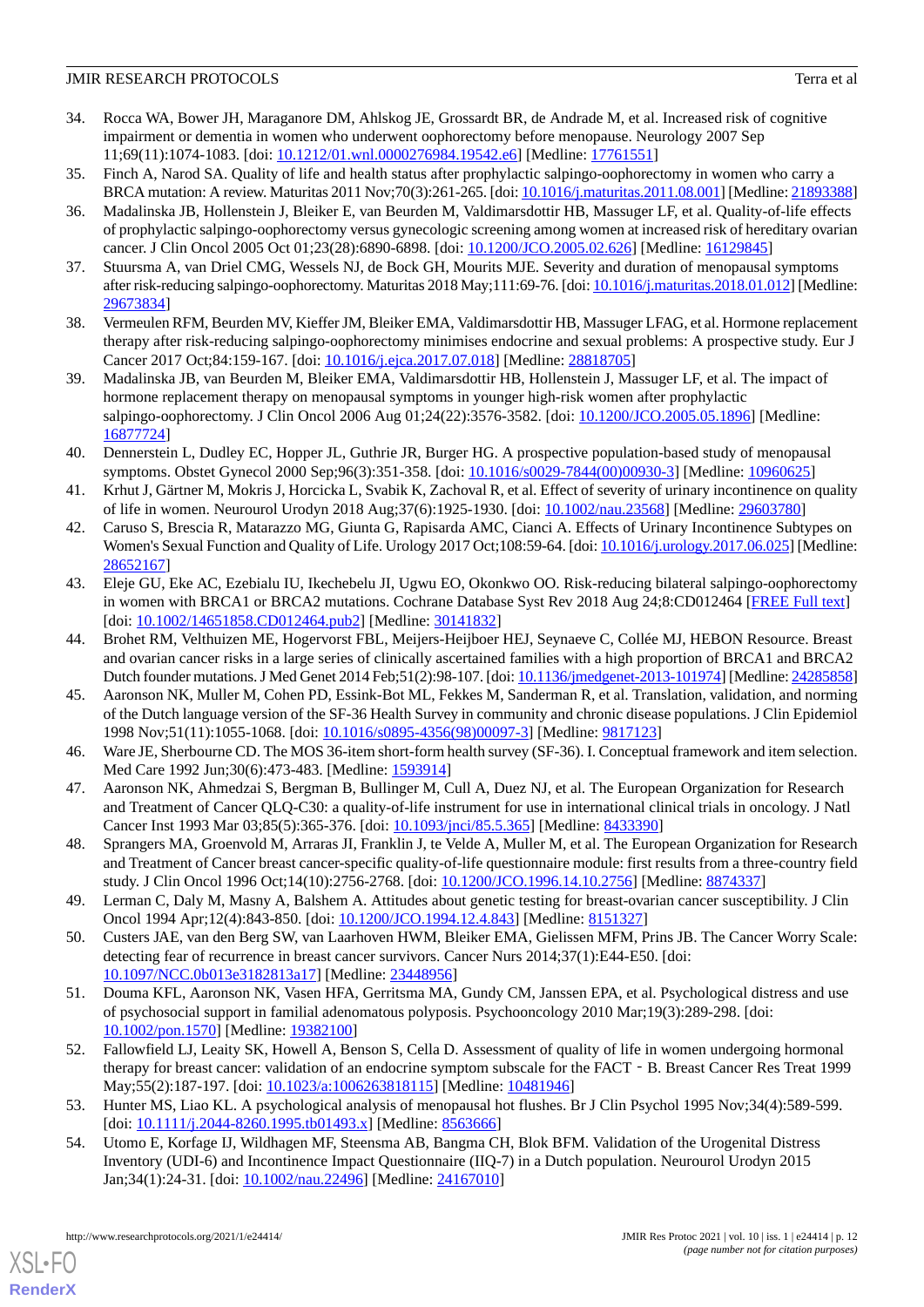- <span id="page-12-0"></span>55. Thirlaway K, Fallowfield L, Cuzick J. The Sexual Activity Questionnaire: a measure of women's sexual functioning. Qual Life Res 1996 Feb;5(1):81-90. [doi: [10.1007/BF00435972](http://dx.doi.org/10.1007/BF00435972)] [Medline: [8901370\]](http://www.ncbi.nlm.nih.gov/entrez/query.fcgi?cmd=Retrieve&db=PubMed&list_uids=8901370&dopt=Abstract)
- <span id="page-12-1"></span>56. Joshi PH, Patel B, Blaha MJ, Berry JD, Blankstein R, Budoff MJ, et al. Coronary artery Calcium predicts Cardiovascular events in participants with a low lifetime risk of Cardiovascular disease: The Multi-Ethnic Study of Atherosclerosis (MESA). Atherosclerosis 2016 Mar;246:367-373. [doi: [10.1016/j.atherosclerosis.2016.01.017](http://dx.doi.org/10.1016/j.atherosclerosis.2016.01.017)] [Medline: [26841074\]](http://www.ncbi.nlm.nih.gov/entrez/query.fcgi?cmd=Retrieve&db=PubMed&list_uids=26841074&dopt=Abstract)
- <span id="page-12-2"></span>57. McClelland RL, Jorgensen NW, Budoff M, Blaha MJ, Post WS, Kronmal RA, et al. 10-Year Coronary Heart Disease Risk Prediction Using Coronary Artery Calcium and Traditional Risk Factors: Derivation in the MESA (Multi-Ethnic Study of Atherosclerosis) With Validation in the HNR (Heinz Nixdorf Recall) Study and the DHS (Dallas Heart Study). J Am Coll Cardiol 2015 Oct 13;66(15):1643-1653 [[FREE Full text](https://linkinghub.elsevier.com/retrieve/pii/S0735-1097(15)04976-1)] [doi: [10.1016/j.jacc.2015.08.035\]](http://dx.doi.org/10.1016/j.jacc.2015.08.035) [Medline: [26449133](http://www.ncbi.nlm.nih.gov/entrez/query.fcgi?cmd=Retrieve&db=PubMed&list_uids=26449133&dopt=Abstract)]
- <span id="page-12-4"></span><span id="page-12-3"></span>58. Baron KB, Choi AD, Chen MY. Low Radiation Dose Calcium Scoring: Evidence and Techniques. Curr Cardiovasc Imaging Rep 2016;9:12 [[FREE Full text\]](http://europepmc.org/abstract/MED/27057268) [doi: [10.1007/s12410-016-9373-1](http://dx.doi.org/10.1007/s12410-016-9373-1)] [Medline: [27057268](http://www.ncbi.nlm.nih.gov/entrez/query.fcgi?cmd=Retrieve&db=PubMed&list_uids=27057268&dopt=Abstract)]
- <span id="page-12-5"></span>59. Andrieu N, Easton DF, Chang-Claude J, Rookus MA, Brohet R, Cardis E, et al. Effect of chest X-rays on the risk of breast cancer among BRCA1/2 mutation carriers in the international BRCA1/2 carrier cohort study: a report from the EMBRACE, GENEPSO, GEO-HEBON, and IBCCS Collaborators' Group. J Clin Oncol 2006 Jul 20;24(21):3361-3366. [doi: [10.1200/JCO.2005.03.3126](http://dx.doi.org/10.1200/JCO.2005.03.3126)] [Medline: [16801631\]](http://www.ncbi.nlm.nih.gov/entrez/query.fcgi?cmd=Retrieve&db=PubMed&list_uids=16801631&dopt=Abstract)
- <span id="page-12-6"></span>60. Pijpe A, Andrieu N, Easton DF, Kesminiene A, Cardis E, Noguès C, GENEPSO, EMBRACE, HEBON. Exposure to diagnostic radiation and risk of breast cancer among carriers of BRCA1/2 mutations: retrospective cohort study (GENE-RAD-RISK). BMJ 2012 Sep 06;345:e5660 [\[FREE Full text\]](http://europepmc.org/abstract/MED/22956590) [doi: [10.1136/bmj.e5660\]](http://dx.doi.org/10.1136/bmj.e5660) [Medline: [22956590](http://www.ncbi.nlm.nih.gov/entrez/query.fcgi?cmd=Retrieve&db=PubMed&list_uids=22956590&dopt=Abstract)]
- 61. Horváth IG, Németh A, Lenkey Z, Alessandri N, Tufano F, Kis P, et al. Invasive validation of a new oscillometric device (Arteriograph) for measuring augmentation index, central blood pressure and aortic pulse wave velocity. J Hypertens 2010 Oct;28(10):2068-2075. [doi: [10.1097/HJH.0b013e32833c8a1a\]](http://dx.doi.org/10.1097/HJH.0b013e32833c8a1a) [Medline: [20651604](http://www.ncbi.nlm.nih.gov/entrez/query.fcgi?cmd=Retrieve&db=PubMed&list_uids=20651604&dopt=Abstract)]
- <span id="page-12-14"></span>62. Jatoi NA, Mahmud A, Bennett K, Feely J. Assessment of arterial stiffness in hypertension: comparison of oscillometric (Arteriograph), piezoelectronic (Complior) and tonometric (SphygmoCor) techniques. J Hypertens 2009 Nov;27(11):2186-2191. [doi: [10.1097/HJH.0b013e32833057e8](http://dx.doi.org/10.1097/HJH.0b013e32833057e8)] [Medline: [19834344](http://www.ncbi.nlm.nih.gov/entrez/query.fcgi?cmd=Retrieve&db=PubMed&list_uids=19834344&dopt=Abstract)]
- 63. Trachet B, Reymond P, Kips J, Swillens A, De Buyzere M, Suys B, et al. Numerical validation of a new method to assess aortic pulse wave velocity from a single recording of a brachial artery waveform with an occluding cuff. Ann Biomed Eng 2010 Mar;38(3):876-888. [doi: [10.1007/s10439-010-9945-1\]](http://dx.doi.org/10.1007/s10439-010-9945-1) [Medline: [20127171](http://www.ncbi.nlm.nih.gov/entrez/query.fcgi?cmd=Retrieve&db=PubMed&list_uids=20127171&dopt=Abstract)]
- <span id="page-12-7"></span>64. Baulmann J, Schillings U, Rickert S, Uen S, Düsing R, Illyes M, et al. A new oscillometric method for assessment of arterial stiffness: comparison with tonometric and piezo-electronic methods. J Hypertens 2008 Mar;26(3):523-528. [doi: [10.1097/HJH.0b013e3282f314f7\]](http://dx.doi.org/10.1097/HJH.0b013e3282f314f7) [Medline: [18300864](http://www.ncbi.nlm.nih.gov/entrez/query.fcgi?cmd=Retrieve&db=PubMed&list_uids=18300864&dopt=Abstract)]
- <span id="page-12-8"></span>65. Echeverri D, Pizano A, Cabrales J, Moreno K. Validation of Central and Peripheral Non-Invasive Hemodynamic Variables Using an Oscillometric Method. High Blood Press Cardiovasc Prev 2018 Mar;25(1):65-77. [doi: [10.1007/s40292-017-0238-8](http://dx.doi.org/10.1007/s40292-017-0238-8)] [Medline: [29081017](http://www.ncbi.nlm.nih.gov/entrez/query.fcgi?cmd=Retrieve&db=PubMed&list_uids=29081017&dopt=Abstract)]
- <span id="page-12-10"></span><span id="page-12-9"></span>66. Monnier VM, Sun W, Gao X, Sell DR, Cleary PA, Lachin JM, DCCT/EDIC Research Group. Skin collagen advanced glycation endproducts (AGEs) and the long-term progression of sub-clinical cardiovascular disease in type 1 diabetes. Cardiovasc Diabetol 2015 Sep 05;14:118 [[FREE Full text](https://cardiab.biomedcentral.com/articles/10.1186/s12933-015-0266-4)] [doi: [10.1186/s12933-015-0266-4\]](http://dx.doi.org/10.1186/s12933-015-0266-4) [Medline: [26341632](http://www.ncbi.nlm.nih.gov/entrez/query.fcgi?cmd=Retrieve&db=PubMed&list_uids=26341632&dopt=Abstract)]
- <span id="page-12-15"></span>67. Yamagishi S, Fukami K, Matsui T. Evaluation of tissue accumulation levels of advanced glycation end products by skin autofluorescence: A novel marker of vascular complications in high-risk patients for cardiovascular disease. Int J Cardiol 2015 Apr 15;185:263-268. [doi: [10.1016/j.ijcard.2015.03.167](http://dx.doi.org/10.1016/j.ijcard.2015.03.167)] [Medline: [25814214\]](http://www.ncbi.nlm.nih.gov/entrez/query.fcgi?cmd=Retrieve&db=PubMed&list_uids=25814214&dopt=Abstract)
- <span id="page-12-11"></span>68. Ahmad MS, Kimhofer T, Ahmad S, AlAma MN, Mosli HH, Hindawi SI, et al. Ethnicity and skin autofluorescence-based risk-engines for cardiovascular disease and diabetes mellitus. PLoS One 2017;12(9):e0185175 [[FREE Full text](https://dx.plos.org/10.1371/journal.pone.0185175)] [doi: [10.1371/journal.pone.0185175\]](http://dx.doi.org/10.1371/journal.pone.0185175) [Medline: [28931094](http://www.ncbi.nlm.nih.gov/entrez/query.fcgi?cmd=Retrieve&db=PubMed&list_uids=28931094&dopt=Abstract)]
- <span id="page-12-12"></span>69. Meerwaldt R, Graaff R, Oomen PHN, Links TP, Jager JJ, Alderson NL, et al. Simple non-invasive assessment of advanced glycation endproduct accumulation. Diabetologia 2004 Jul;47(7):1324-1330. [doi: [10.1007/s00125-004-1451-2](http://dx.doi.org/10.1007/s00125-004-1451-2)] [Medline: [15243705](http://www.ncbi.nlm.nih.gov/entrez/query.fcgi?cmd=Retrieve&db=PubMed&list_uids=15243705&dopt=Abstract)]
- <span id="page-12-13"></span>70. Meerwaldt R, Hartog JWL, Graaff R, Huisman RJ, Links TP, den Hollander NC, et al. Skin autofluorescence, a measure of cumulative metabolic stress and advanced glycation end products, predicts mortality in hemodialysis patients. J Am Soc Nephrol 2005 Dec;16(12):3687-3693 [[FREE Full text](https://jasn.asnjournals.org/cgi/pmidlookup?view=long&pmid=16280473)] [doi: [10.1681/ASN.2005020144](http://dx.doi.org/10.1681/ASN.2005020144)] [Medline: [16280473\]](http://www.ncbi.nlm.nih.gov/entrez/query.fcgi?cmd=Retrieve&db=PubMed&list_uids=16280473&dopt=Abstract)
- <span id="page-12-16"></span>71. Feenstra HM, Murre JMJ, Vermeulen IE, Kieffer JM, Schagen SB. Reliability and validity of a self-administered tool for online neuropsychological testing: The Amsterdam Cognition Scan. J Clin Exp Neuropsychol 2018 Apr;40(3):253-273. [doi: [10.1080/13803395.2017.1339017](http://dx.doi.org/10.1080/13803395.2017.1339017)] [Medline: [28671504\]](http://www.ncbi.nlm.nih.gov/entrez/query.fcgi?cmd=Retrieve&db=PubMed&list_uids=28671504&dopt=Abstract)
- 72. Feenstra HEM, Murre JMJ, Vermeulen IE, Kieffer JM, Schagen SB. Reliability and validity of a self-administered tool for online neuropsychological testing: The Amsterdam Cognition Scan. J Clin Exp Neuropsychol 2018 Apr 03;40(3):253-273. [doi: [10.1080/13803395.2017.1339017](http://dx.doi.org/10.1080/13803395.2017.1339017)] [Medline: [28671504\]](http://www.ncbi.nlm.nih.gov/entrez/query.fcgi?cmd=Retrieve&db=PubMed&list_uids=28671504&dopt=Abstract)
- 73. Kianoush S, Mirbolouk M, Makam RC, Nasir K, Blaha MJ. Coronary Artery Calcium Scoring in Current Clinical Practice: How to Define Its Value? Curr Treat Options Cardiovasc Med 2017 Sep 25;19(11):85. [doi: [10.1007/s11936-017-0582-y](http://dx.doi.org/10.1007/s11936-017-0582-y)] [Medline: [28948466](http://www.ncbi.nlm.nih.gov/entrez/query.fcgi?cmd=Retrieve&db=PubMed&list_uids=28948466&dopt=Abstract)]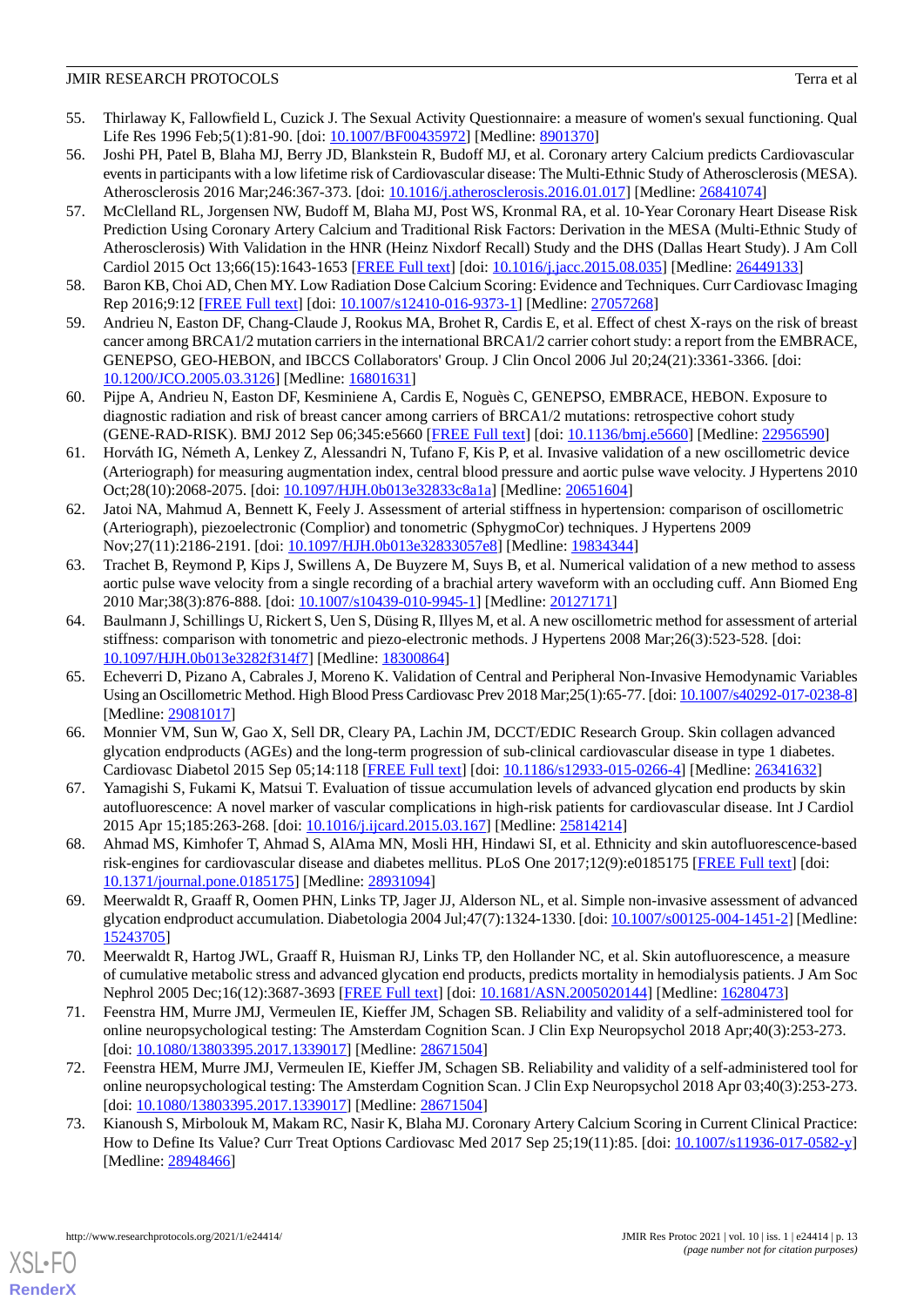- <span id="page-13-1"></span>74. Olenginski TP, Newman ED, Hummel JL, Hummer M. Development and evaluation of a vertebral fracture assessment program using IVA and its integration with mobile DXA. J Clin Densitom 2006;9(1):72-77. [doi: [10.1016/j.jocd.2005.08.002\]](http://dx.doi.org/10.1016/j.jocd.2005.08.002) [Medline: [16731434](http://www.ncbi.nlm.nih.gov/entrez/query.fcgi?cmd=Retrieve&db=PubMed&list_uids=16731434&dopt=Abstract)]
- <span id="page-13-2"></span>75. Greenspan SL, von Stetten E, Emond SK, Jones L, Parker RA. Instant Vertebral Assessment. Journal of Clinical Densitometry 2001 Dec;4(4):373-380. [doi: [10.1385/jcd:4:4:373\]](http://dx.doi.org/10.1385/jcd:4:4:373) [Medline: [11748342\]](http://www.ncbi.nlm.nih.gov/entrez/query.fcgi?cmd=Retrieve&db=PubMed&list_uids=11748342&dopt=Abstract)
- 76. Netelenbos JC, Lems WF, Geusens PP, Verhaar HJ, Boermans AJM, Boomsma MM, et al. Spine radiographs to improve the identification of women at high risk for fractures. Osteoporos Int 2009 Aug;20(8):1347-1352. [doi: [10.1007/s00198-008-0801-1\]](http://dx.doi.org/10.1007/s00198-008-0801-1) [Medline: [19039511](http://www.ncbi.nlm.nih.gov/entrez/query.fcgi?cmd=Retrieve&db=PubMed&list_uids=19039511&dopt=Abstract)]
- <span id="page-13-3"></span><span id="page-13-0"></span>77. Hlaing TT, Compston JE. Biochemical markers of bone turnover - uses and limitations. Ann Clin Biochem 2014 Mar;51(Pt 2):189-202. [doi: [10.1177/0004563213515190\]](http://dx.doi.org/10.1177/0004563213515190) [Medline: [24399365](http://www.ncbi.nlm.nih.gov/entrez/query.fcgi?cmd=Retrieve&db=PubMed&list_uids=24399365&dopt=Abstract)]
- <span id="page-13-4"></span>78. McClelland RL, Chung H, Detrano R, Post W, Kronmal RA. Distribution of coronary artery calcium by race, gender, and age: results from the Multi-Ethnic Study of Atherosclerosis (MESA). Circulation 2006 Jan 03;113(1):30-37. [doi: [10.1161/CIRCULATIONAHA.105.580696\]](http://dx.doi.org/10.1161/CIRCULATIONAHA.105.580696) [Medline: [16365194\]](http://www.ncbi.nlm.nih.gov/entrez/query.fcgi?cmd=Retrieve&db=PubMed&list_uids=16365194&dopt=Abstract)
- <span id="page-13-5"></span>79. Hadjidakis DJ, Kokkinakis EP, Sfakianakis ME, Raptis SA. Bone density patterns after normal and premature menopause. Maturitas 2003 Apr;44(4):279-286. [doi: [10.1016/s0378-5122\(03\)00040-9\]](http://dx.doi.org/10.1016/s0378-5122(03)00040-9)
- <span id="page-13-6"></span>80. de Kat AC, Dam V, Onland-Moret NC, Eijkemans MJC, Broekmans FJM, van der Schouw YT. Unraveling the associations of age and menopause with cardiovascular risk factors in a large population-based study. BMC Med 2017 Jan 04;15(1):2 [[FREE Full text](https://bmcmedicine.biomedcentral.com/articles/10.1186/s12916-016-0762-8)] [doi: [10.1186/s12916-016-0762-8\]](http://dx.doi.org/10.1186/s12916-016-0762-8) [Medline: [28049531](http://www.ncbi.nlm.nih.gov/entrez/query.fcgi?cmd=Retrieve&db=PubMed&list_uids=28049531&dopt=Abstract)]
- <span id="page-13-7"></span>81. Teixeira N, Mourits MJ, Oosterwijk JC, Fakkert IE, Absalom AR, Bakker SJL, et al. Cholesterol profile in women with premature menopause after risk reducing salpingo-oophorectomy. Fam Cancer 2019 Jan;18(1):19-27 [\[FREE Full text\]](http://europepmc.org/abstract/MED/29881922) [doi: [10.1007/s10689-018-0091-5\]](http://dx.doi.org/10.1007/s10689-018-0091-5) [Medline: [29881922](http://www.ncbi.nlm.nih.gov/entrez/query.fcgi?cmd=Retrieve&db=PubMed&list_uids=29881922&dopt=Abstract)]
- <span id="page-13-8"></span>82. Krul IM, Opstal-van Winden AWJ, Janus CPM, Daniëls LA, Appelman Y, Maas AHEM, et al. Cardiovascular Disease Risk After Treatment-Induced Premature Ovarian Insufficiency in Female Survivors of Hodgkin Lymphoma. J Am Coll Cardiol 2018 Dec 25;72(25):3374-3375 [[FREE Full text\]](https://linkinghub.elsevier.com/retrieve/pii/S0735-1097(18)38904-6) [doi: [10.1016/j.jacc.2018.10.030](http://dx.doi.org/10.1016/j.jacc.2018.10.030)] [Medline: [30573037](http://www.ncbi.nlm.nih.gov/entrez/query.fcgi?cmd=Retrieve&db=PubMed&list_uids=30573037&dopt=Abstract)]
- <span id="page-13-10"></span><span id="page-13-9"></span>83. Gerdhem P, Obrant KJ. Bone mineral density in old age: the influence of age at menarche and menopause. J Bone Miner Metab 2004;22(4):372-375. [doi: [10.1007/s00774-004-0497-z](http://dx.doi.org/10.1007/s00774-004-0497-z)] [Medline: [15221497\]](http://www.ncbi.nlm.nih.gov/entrez/query.fcgi?cmd=Retrieve&db=PubMed&list_uids=15221497&dopt=Abstract)
- <span id="page-13-11"></span>84. Svejme O, Ahlborg HG, Karlsson MK. Changes in forearm bone mass and bone size after menopause--a mean 24-year prospective study. J Musculoskelet Neuronal Interact 2012 Dec;12(4):192-198 [[FREE Full text](http://www.ismni.org/jmni/pdf/50/01SVEJME.pdf)] [Medline: [23196261\]](http://www.ncbi.nlm.nih.gov/entrez/query.fcgi?cmd=Retrieve&db=PubMed&list_uids=23196261&dopt=Abstract)
- <span id="page-13-12"></span>85. Rocca WA, Grossardt BR, Maraganore DM. The long-term effects of oophorectomy on cognitive and motor aging are age dependent. Neurodegener Dis 2008;5(3-4):257-260 [[FREE Full text](https://www.karger.com?DOI=10.1159/000113718)] [doi: [10.1159/000113718\]](http://dx.doi.org/10.1159/000113718) [Medline: [18322406](http://www.ncbi.nlm.nih.gov/entrez/query.fcgi?cmd=Retrieve&db=PubMed&list_uids=18322406&dopt=Abstract)]
- 86. de Almeida DMB, Benetti-Pinto CL, Makuch MY. Sexual function of women with premature ovarian failure. Menopause 2011 Mar;18(3):262-266. [doi: [10.1097/gme.0b013e3181f4318d](http://dx.doi.org/10.1097/gme.0b013e3181f4318d)] [Medline: [21127440](http://www.ncbi.nlm.nih.gov/entrez/query.fcgi?cmd=Retrieve&db=PubMed&list_uids=21127440&dopt=Abstract)]
- 87. van der Stege JG, Groen H, van Zadelhoff SJN, Lambalk CB, Braat DDM, van Kasteren YM, et al. Decreased androgen concentrations and diminished general and sexual well-being in women with premature ovarian failure. Menopause 2008;15(1):23-31. [doi: [10.1097/gme.0b013e3180f6108c\]](http://dx.doi.org/10.1097/gme.0b013e3180f6108c) [Medline: [18257141](http://www.ncbi.nlm.nih.gov/entrez/query.fcgi?cmd=Retrieve&db=PubMed&list_uids=18257141&dopt=Abstract)]

## **Abbreviations**

**ACS:** Amsterdam cognition scan **AGEs:** advanced glycation end products **AS:** Agatston score **AU:** Agatston units **BMD:** bone mineral density **BRCA:** breast cancer gene **BTM:** bone turnover marker **CAC:** coronary artery calcification **CVD:** cardiovascular disease **DXA:** dual-energy X-ray absorptiometry **HEBON:** HEreditary Breast and Ovarian cancer in the Netherlands **HRQoL:** health-related quality of life **HRT:** hormone replacement therapy **NKI:** Netherlands Cancer Institute **POI:** premature ovarian insufficiency **PWV:** pulse wave velocity **RRSO:** risk-reducing salpingo-oophorectomy **UMC:** University Medical Center